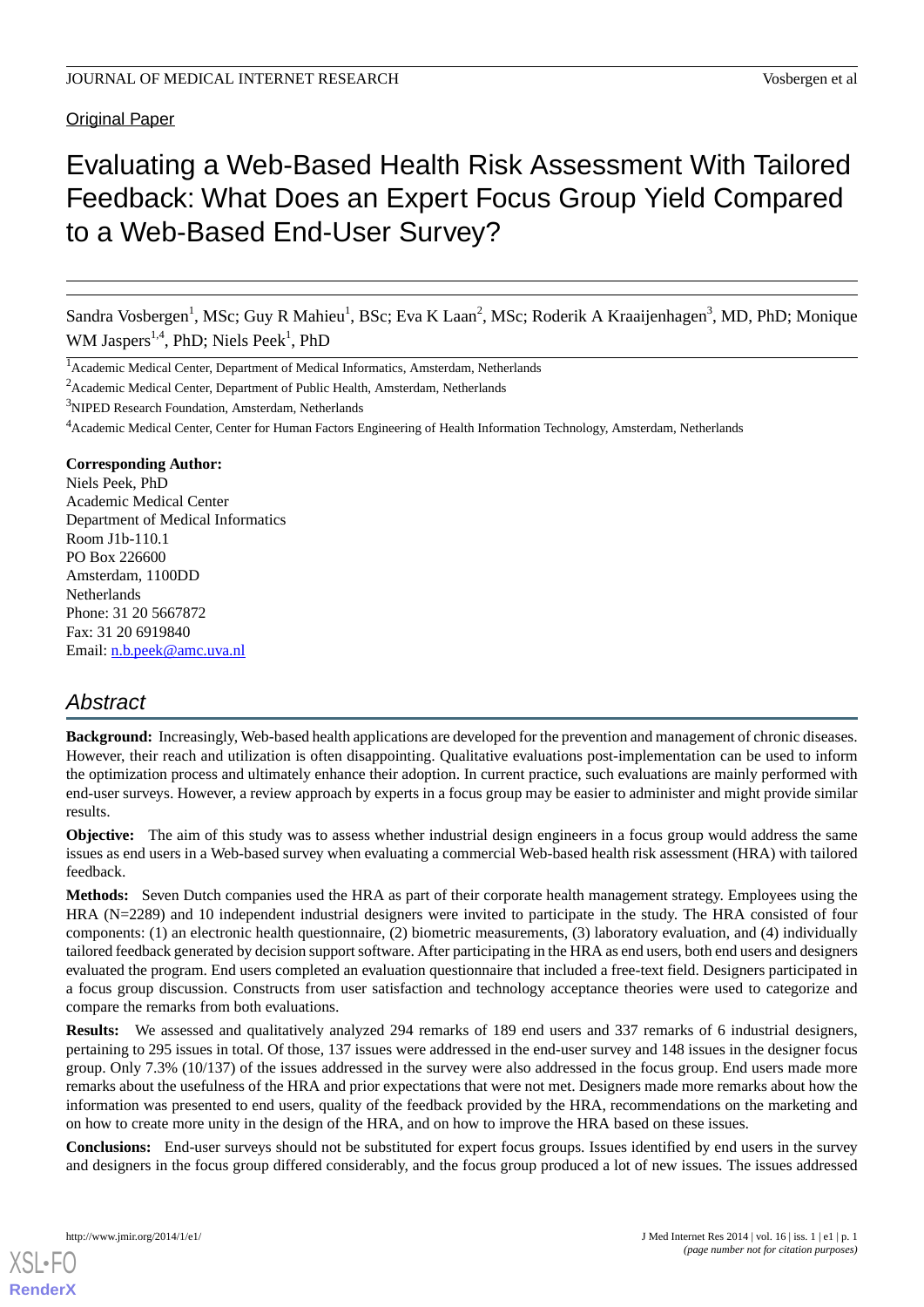in the focus group often focused on different aspects of user satisfaction and technology acceptance than those addressed by the survey participants; when they did focus on the same aspects, then the nature of issues differed considerably in content.

*(J Med Internet Res 2014;16(1):e1)* doi:  $10.2196/jmir.2517$ 

#### **KEYWORDS**

health risk assessment; health information systems; qualitative research; evaluation; end users; professional review; designers; optimization

## *Introduction*

Over the last decade, there has been increasing interest in Web-based health applications for the prevention and management of chronic diseases. However, significant problems have been reported with the reach and utilization of these health applications [\[1](#page-12-0),[2\]](#page-12-1). According to Wixom and Todd [[3\]](#page-12-2), certain factors influence the use of information technology. For example, users of information technology must find it relatively advantageous, easy to use, and compatible with their beliefs and attitudes [[3\]](#page-12-2). To increase the adoption of an innovation, we need insight into end users' real-life experiences and the potential issues to be solved. Various formative evaluation methods to collect this kind of information are available.

A previous evaluation of a Web-based health risk assessment (HRA) with tailored feedback, which will be the focus of this study, showed that only 33.7% of the 6790 employees invited to participate in the HRA did so [\[4,](#page-12-3)[5](#page-12-4)]. To optimize this HRA, two evaluations were performed independently. After participation in the HRA as end users, user feedback was collected with a Web-based survey, and expert feedback was collected in a focus group with industrial design engineers. These evaluation techniques are often deployed in practice after a system's implementation, as they are relatively efficient and easy to administer. However, until now little research has been done to support the claim that end-user surveys are the best option to get insight into experiences and issues influencing adoption of health innovations. Our main question was whether an expert focus group would bring up similar issues to those addressed in the end-user survey. The results of the Web-based survey were published previously in [[5\]](#page-12-4). If a focus group with industrial design engineers would come up with similar issues as revealed by the Web-based survey, a strong point would be made for collecting feedback through this method in a pilot implementation. If these issues were solved in a system's redesign before its full implementation, end users may perceive the innovation as more valuable, ultimately increasing its adoption rate.

Studies in the field of usability have already shown that, along with end users, usability experts can contribute significantly to the development process of applications because they can give a detailed analysis of potential problems [\[6](#page-12-5)] and identify their causes [[7](#page-12-6)]. Research in the fields of usability and text evaluation has generally shown that the types of problems revealed in end users' and experts' evaluations [\[7](#page-12-6)-[11\]](#page-12-7) and by different evaluation strategies [[8,](#page-12-8)[12](#page-12-9)[-16](#page-13-0)] only slightly overlap. However, these studies mostly focused on revealing usability or text understanding issues before implementation of a product, in a laboratory setting, or a study setting. Usability is only one aspect

that influences the acceptance of a system, as it mainly focuses on system function [\[17](#page-13-1)]; whereas, it is the total user experience that influences the final adoption of an innovation through users' perception of the value and service quality [[18\]](#page-13-2). To enhance the adoption of innovations, we need broad-based information about user experiences that influence their satisfaction with and acceptance of its design post-implementation.

In this study, we compared two commonly used methods to inform the optimization process of a system after its implementation: end-user surveys and expert focus groups. We assessed whether those two methods would produce similar feedback on issues affecting user satisfaction and technology acceptance. Surveys among large groups of end users are generally performed to provide information on end users'overall satisfaction with a health care innovation and its effect on their health-related behavior [\[19](#page-13-3)[-21](#page-13-4)]. These surveys generally include an open-text field to provide additional space for users to describe their experiences. Industrial design engineers, instead of Web design evaluators, were invited as focus group members because their expertise lies in applying approaches focused on improving user experiences and exploring—and finding solutions to—problems in a broad spectrum of design aspects ranging from esthetics and ergonomics to human-product interaction, user needs research, and usability [\[22](#page-13-5)]. Therefore, they could provide a broad view of issues regarding the complete HRA user experience, including those parts not directly associated with the Web-based part of the HRA. Focus groups were chosen because industrial design engineers are familiar with this technique as most of their work is performed in teams. Also, focus groups are a well-established technique in market research for the design and optimization of new innovations (eg, [\[23](#page-13-6)]), as well as for human factor research and usability evaluation [[24\]](#page-13-7).

As a common denominator to lump the results of the evaluations of industrial design engineers and end users together, we used constructs from user satisfaction and technology acceptance theories [[3\]](#page-12-2). These theories describe various domains that potentially influence the end user's attitude towards a system such as information quality, service quality, organizational quality, system quality, end users' outcome expectations, ease of use, and usefulness of a product.

The aim of this study was to assess whether industrial design engineers in a focus group would address the same issues as end users in a Web-based survey when evaluating a commercial Web-based HRA with tailored feedback. Additionally, we aimed to gain insight into the kinds of issues addressed in the focus group and end-user survey, using constructs of user satisfaction and technology acceptance. This study is a comparison of the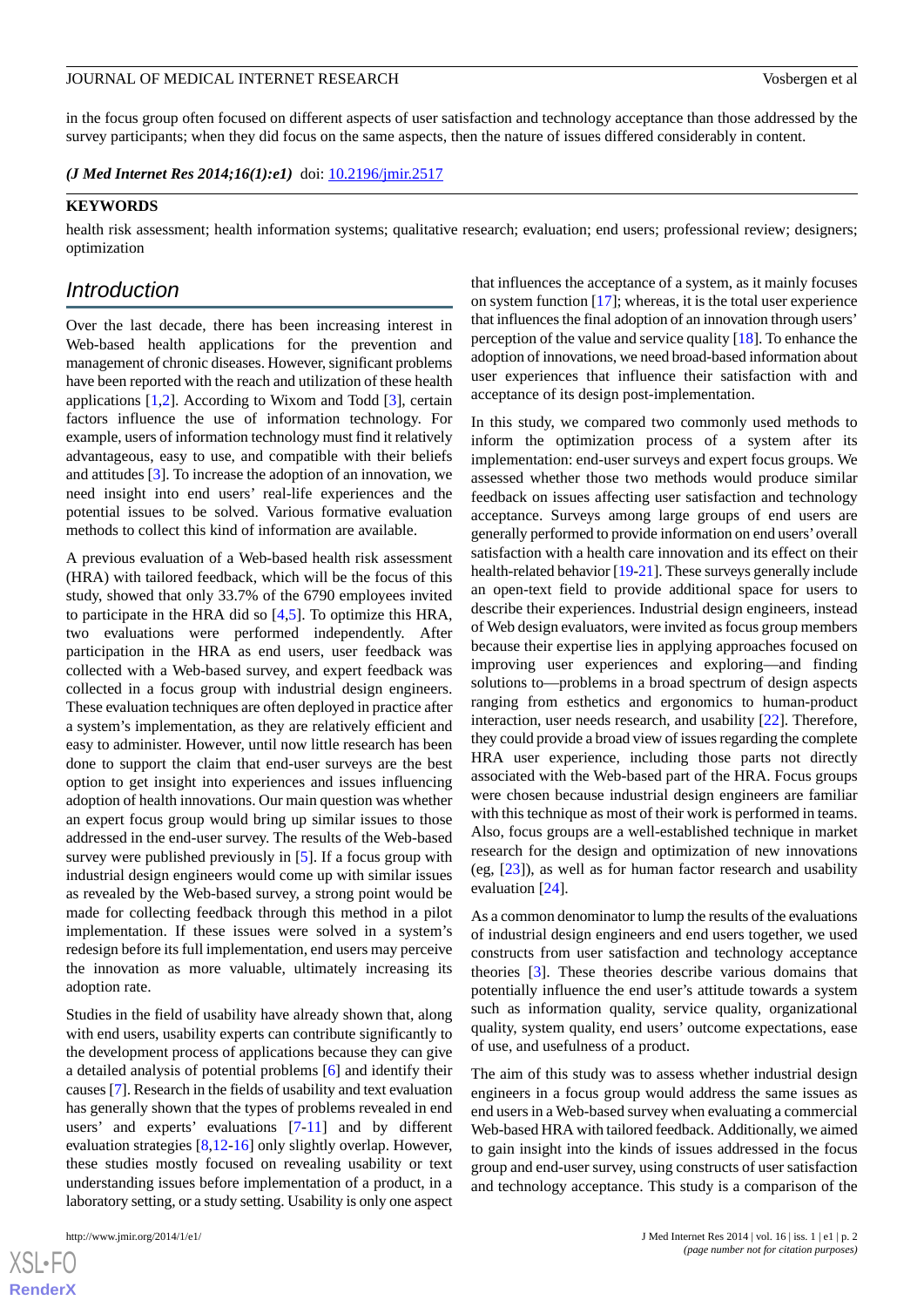yield of two evaluation techniques used as they commonly are in practice, not as a traditional experiment.

## *Methods*

#### **Description of the Web-Based Health Risk Assessment**

The focus of this study is on the evaluation of a Web-based HRA program. HRAs collect health-related data that are used to evaluate an individual's health status and health risks, typically screening for risk factors of chronic diseases and identifying related health behaviors [[25\]](#page-13-8). They can be used to assess average health risks in a group or population or to provide tailored feedback on health risks to individuals in an effort to help them reduce their risks. In the latter case, the primary goal is to prevent high-incidence chronic diseases such as coronary heart disease, cancer, and diabetes. HRAs used in the workplace have shown promising results in the prevention of chronic diseases [\[25](#page-13-8)[-28](#page-13-9)]. Nowadays, HRAs are often disseminated via Web-based technology. Web-based HRAs can reach more people, thus facilitating the impact of HRAs on public health [[29\]](#page-13-10).

The Web-based HRA with tailored feedback evaluated in this study consisted of four components completed in the following sequence: (1) a Web-based electronic health questionnaire, (2) biometric evaluation, (3) laboratory evaluation, and (4) an individually tailored feedback report based on the results of the first three components provided in a Web-based environment. The aim of the health questionnaire was to capture data on a participant's health and lifestyle. It consisted of questions concerning sociodemographic variables, family and personal medical history, health complaints, psychological functioning, lifestyle behavior, and perceived health perception. The biometric data that were collected consisted of a participant's weight, height, waist circumference, and blood pressure measurements. Blood and urine samples were collected by certified health professionals at predetermined sites and analyzed at a lab. All procedures and components of the HRA were exactly the same for both end users and industrial design engineers, except for the way in which participants' data on weight, height, waist circumference, and blood pressure was collected. The end users' biometric data was collected at the predetermined sites by certified health professionals at the same time as the blood and urine samples. Industrial design engineers collected this data themselves at home using a toolbox provided by the HRA.

The tailored feedback report was automatically generated by a computerized decision support system (CDSS) after the participant had completed all HRA components in full. The report described the individual's overall health risk (expressed by a compass metaphor and a four-color system), results on health risks in five categories (behavioral, psychological, physical, personal medical history/family risk, and work-related)

distinguished by a color system per category, an explanation of the risks and potential benefits of taking preventive action, and actionable advice for improving a participant's health. When the participant's health was "seriously off-track" (the color red), a referral to a health professional was provided for further medical evaluation and treatment. A more extensive description of the HRA, including examples and screenshots, can be found elsewhere [\[5](#page-12-4)].

#### **Design and Study Population**

The study design is depicted in [Figure 1](#page-3-0). For the end user evaluation, the HRA was implemented in seven Dutch companies as part of their corporate health management strategy between 2007 and 2008. Employers initiated the HRA by sending invitations to their employees. A single reminder was sent 2 weeks later. These invitations consisted of a description of the HRA and a notification that participation was voluntary, paid for by the employer, all personal data would be treated confidentially, and no results would be shared with their employer or any other party. A Web-based survey was subsequently used to evaluate their experiences with the HRA. Participating employees are referred to as "end users".

Ten industrial design engineers were recruited via the researchers' own network to acquire the recommended group size of 6-10 people in focus group research [[30\]](#page-13-11). All invited industrial design engineers had obtained a bachelor's and master's degree from the Faculty of Industrial Design Engineering at the Delft University of Technology (DUT) or were finishing such a master's degree. The bachelor and master programs at the Faculty of Industrial Design Engineering are a mixture of theory concerning various aspects of design and applied design projects in collaboration with the business community. The designers were invited to participate in the same HRA for evaluative purposes in 2009. The invitation included a description of the HRA, the goal of the research, and explained that they were first expected to take part in the HRA as an end user and then jointly evaluate the HRA in a focus group session afterwards. It also explained privacy aspects and that participation was free of charge. We refer to the industrial design engineers as "designers".

Before conducting the actual evaluation, all survey participants and focus group members participated in the Web-based HRA with tailored feedback as end users. To complete the HRA, only one use scenario is possible. It is therefore unlikely that the two evaluator groups differed in the time spent completing the HRA. No further instructions were given on what aspects of the program to evaluate or focus on during the evaluation because we wanted to evaluate the HRA in the broadest sense and aimed to see what issues both evaluation techniques would yield naturally. End users and designers did not have any experience with this type of program, as the HRA program evaluated in this study is the first in its kind in the Netherlands.

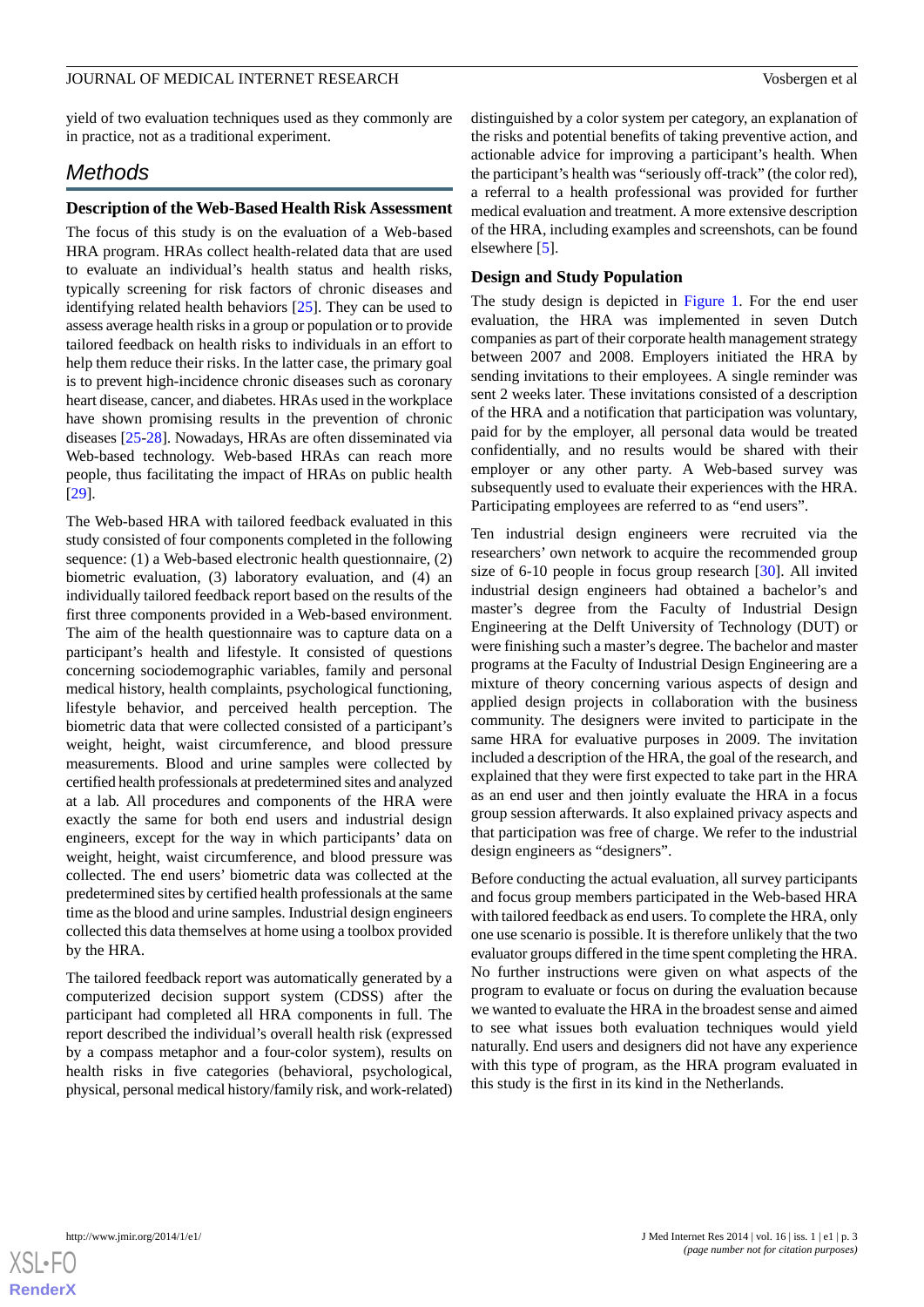<span id="page-3-0"></span>**Figure 1.** Study design and participant flow.



<sup>a</sup> These steps were part of the study by Vosbergen and Laan [5]

<sup>b</sup> Except for how biometric measurements were collected, the HRA and its procedure was exactly the same for both groups.

<sup>C</sup> If consensus was not reached another researcher was consulted and resolved the disagreement

#### **Measurements**

#### *End Users*

[XSL](http://www.w3.org/Style/XSL)•FO **[RenderX](http://www.renderx.com/)**

Six weeks after having participated in the HRA, end users received an evaluation questionnaire by email. This two-part

questionnaire consisted of a quantitative and a qualitative section. The first part assessed end users' satisfaction with the HRA and the initiation of health behavior change after participation. In this section, respondents were asked to appraise the different components of the HRA and the overall satisfaction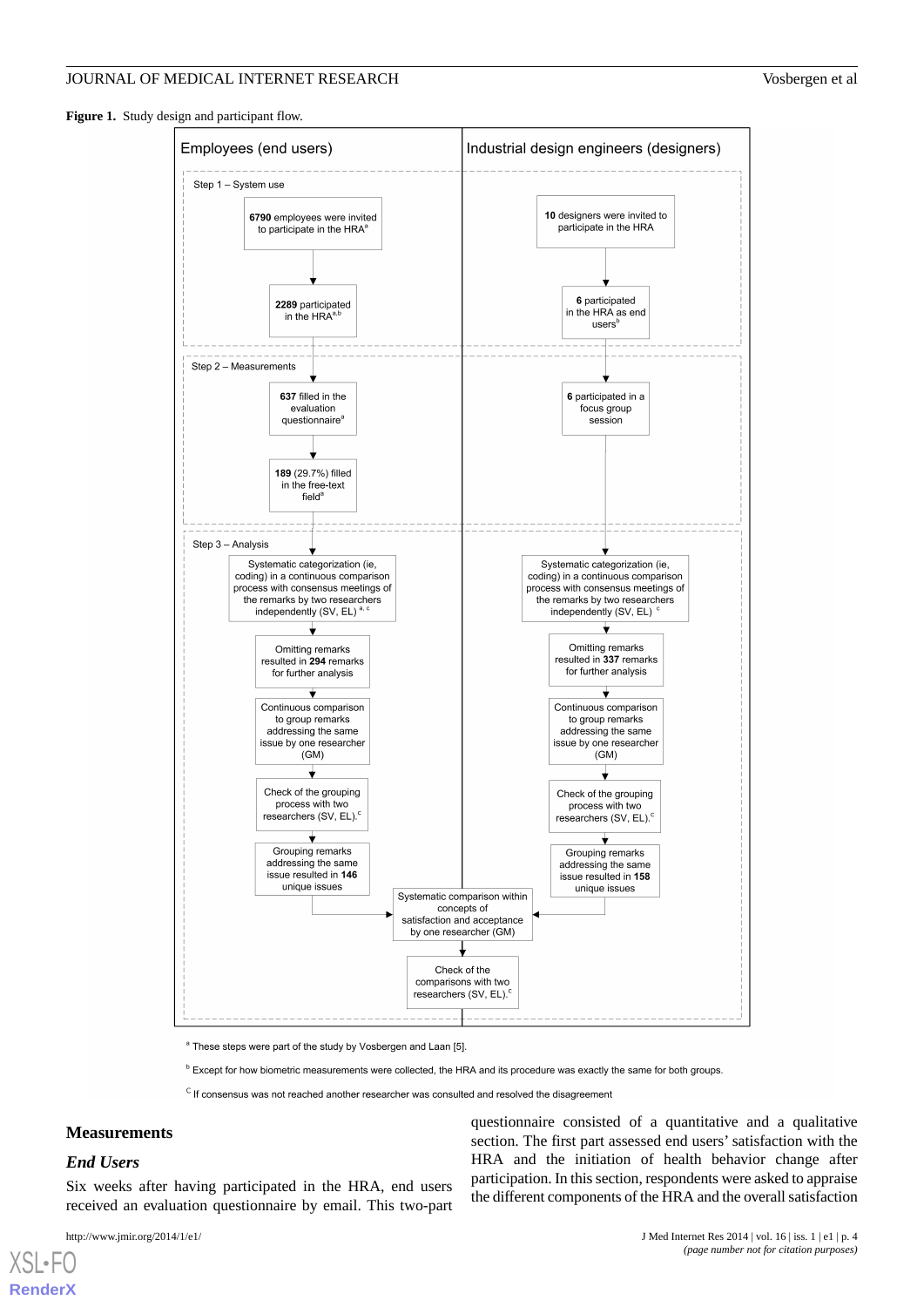with the HRA on an ordinal ranking scale. Results concerning end users' satisfaction with the HRA are reported elsewhere [[5\]](#page-12-4). Participants were also asked whether they initiated health behavior changes after participation and which behaviors they changed. These results are reported in [[4\]](#page-12-3).

The current study focuses on the free-text comments in the second part of the questionnaire. This free-text field was preceded by the following text: "It's possible that some things were not contained in the above questions, or that you weren't able to express these things as you would have liked. If this is the case, please enter them below." The outcomes of the detailed analysis of the remarks that were made by end users in this free-text field can be found in [\[5](#page-12-4)].

#### *Designers*

After completing the HRA as an end user, designers were asked to participate in a focus group discussion. The focus group meeting was led by a moderator and introduced as follows: "I actually want to start with your general impression of the HRA itself, for example how the process works, its strong and weak points. If you already have improvements in mind, you can also mention them." The entire focus group session was videotaped for evaluative purposes after receiving the participants' consent and was subsequently transcribed verbatim.

#### **Data Analysis**

Qualitative data analysis was aimed at comparing issues addressed in the end-user survey and in the designer focus group. To achieve sufficient reliability, our main goal was to code the remarks made in both evaluations exactly the same. To do so, an iterative coding, grouping and comparison process was applied.

A codebook was constructed to analyze all textual remarks made by end users and designers. This codebook was based on the domains and topics described in Table 1 of the article by Wixom and Todd (p. 88 [[3](#page-12-2)]), which integrates constructs from user satisfaction and technology acceptance theories. These theories were developed to understand and evaluate factors explaining users' perceptions about information systems to assess actual usage of these systems. We decided to use all topics and domains, rather than the framework of Wixom and Todd [[3\]](#page-12-2), to evaluate the HRA in the broadest sense. The codebook was used to analyze all remarks made by end users and designers alike. The final codebook can be found in [Multimedia Appendix](#page-12-10) [1.](#page-12-10)

The end users'remarks had already been categorized using the codebook for the study by Vosbergen and Laan et al [[5](#page-12-4)]. In this section, we describe only the methods we applied for qualitative analysis of the transcripts of the focus group session with the designers, since remarks of both the end user and designer group were analyzed in exactly the same way. At the start of the analysis, the codebook contained all domains and topics described in Table 1 of Wixom and Todd [\[3\]](#page-12-2). During analysis, interpretations of these domains and topics were specified to the HRA. Two researchers (SV and EL) independently categorized remarks according to the following topic schemes: (1) the component of the HRA addressed, (2) the domain and topic from the codebook, and (3) whether the remark was

positive, negative, neutral, or a recommendation. Based on these topic schemes, the remarks in the transcripts were divided into individual remarks during coding. For example, if a designer's remark was about both the electronic health questionnaire and the feedback report, it was divided into two separate remarks. If the remaining part of the transcript covered another topic from the codebook, the remarks in the transcript were divided again based on these topics.

End user and designer remarks were categorized in an iterative process, in which independent coding by the two researchers was alternated with consensus meetings. These meetings were aimed at resolving discrepancies so that remarks of end users and designers would be coded exactly the same. During these meetings, consensus was sought by comparing and discussing the individual codes assigned to every text excerpt until all discrepancies were solved and the categorizations and interpretation of the codebook were exactly the same. If consensus could not be reached, a third researcher (NP for end users, GM for designers) resolved the disagreement. After every change in interpretation of the codebook or in categorization of the remarks, all previously categorized data was checked for consistency with the decisions made during the preceding meeting. There were no remarks that did not pertain to any of the domains of the original codebook. If a remark did not pertain to one of the topics within the original codebook, a topic from another domain was considered or an appropriate new topic was added to the codebook. Adding a (new) topic to the codebook was always done in mutual agreement during a consensus meeting. The topics that were copied or added can be found in [Multimedia Appendix 1.](#page-12-10)

Different remarks may or may not address the same issue. To identify the set of unique issues that were addressed, remarks that were syntactically different but semantically similar, meaning that they addressed the same issue, were grouped together. This was done in a bottom-up fashion. Initially, all remarks were viewed as singleton groups (ie, containing a single remark). Subsequently, groups of remarks addressing the same issue were joined. This was done recursively until all groups addressed different issues. For example, all remarks about printing the HRA's feedback report (eg, "Too bad the results can't be printed out so you can read through them at a time and place of your choosing", "Can't print out recommendations for healthier eating, a real pity...") were placed in one group. Remarks that had been categorized with different domains or topics were never merged into a single group, unless the coding was found to be inconsistent during the grouping process (see below). Remarks that had been categorized with the same domain and topic could be merged into one group, but only if they addressed the same issue. The grouping was performed separately for remarks made by end users and remarks made by designers.

Remarks about the procedures for collecting biometric data measurements were omitted from the dataset prior to analysis because they could not be compared due to differences between end users and designers. The grouping of equivalent remarks was performed by one researcher (GM). As remarks that had been categorized with different domains or topics were assumed never to be equivalent, combinations were first sought within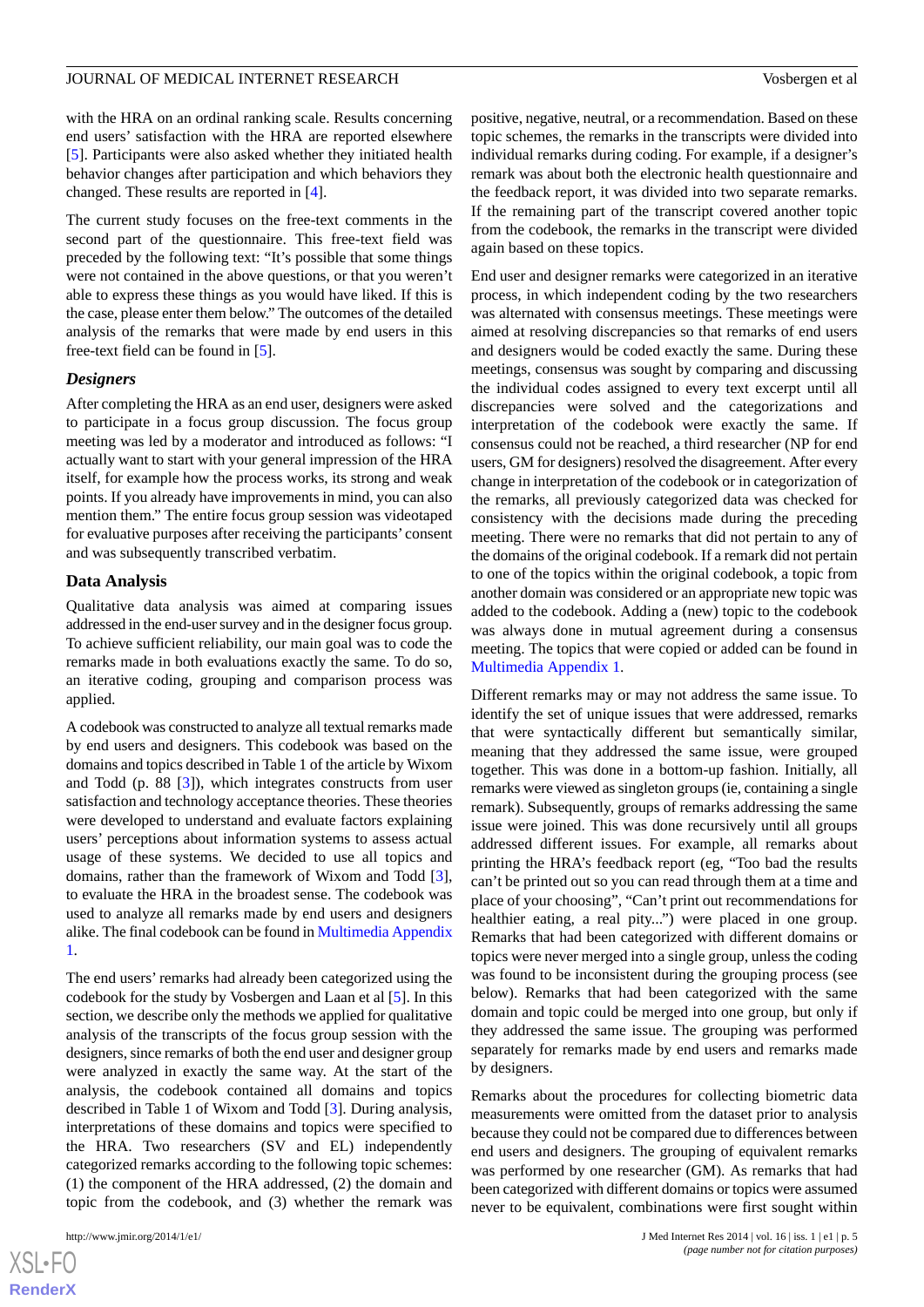topics. As a reliability check on the categorization of the data, combinations were then sought within domains, and finally across domains (ie, within the topics from user satisfaction and technology acceptance theories). If an inconsistency was found, then discrepancies were resolved in a consensus meeting with three researchers (GM, EL, SV). After this process was completed, 2 researchers (EL and SV) independently assessed the resulting groups of remarks, followed by a consensus meeting to resolve discrepancies. For each of the final groups, one remark was chosen that best portrayed the issue addressed by the group. This representative remark is given to illustrate the qualitative results. Finally, the issues identified in the end-user survey and designer focus group were compared qualitatively on equivalency in the same manner as described previously for the grouping process.

## *Results*

## **Study Population**

[Figure 1](#page-3-0) depicts the flow of the participants through the study and the number of resulting remarks and issues for both groups. End user response to the evaluation questionnaire was 27.8% (637/2289 participants in the HRA); 29.6% (189/637) of those end users made one or more remarks in the free-text field. Participants were mainly male (386/637, 60.6%) and an average age of 46.49 years (SD 8.76); 36.1% of these participants were aged 50 or older. 48.2% (307/637) of participants had a high education level, 30.0% (191/637) an intermediate education level, and 21.8% (139/637) had a low education level. Except for age, there were no significant differences in sociodemographics between respondents who made remarks in the free-text field compared to those who did not. Respondents who made remarks were nearly 2 years older (mean 47.8, SD 8.1 years) than those who did not make remarks (mean 45.9, SD 9.0 years). More information on end users' backgrounds and responses to the evaluation questionnaire is available in Vosbergen and Laan et al [\[5](#page-12-4)].

Furthermore, a total of 6/10 recruited designers participated in the focus group. Of those, 5 obtained their master's degree in the 12 months before the start of the study and the other was in the final phase of obtaining a master's degree. One designer obtained a degree in Strategic Product Design (corporate strategy and opportunities to develop sound product development portfolios), 4 obtained a degree in Design for Interaction (the

way in which people interact with products; designing products appropriate to users' needs and expectations), and one was finishing the master curriculum Integrated Product Design (systematic approach of product design; designing innovative products and service combinations). Four of the designers had gained experience with either product design, product evaluation research, or sales and project management in a company during their studies.

Four of the six designers completed all steps of the HRA within 1 month. The other 2 were unable to complete the HRA before the focus group session due to time limitations  $(n=1)$  and fear of the needles used to collect the blood sample (n=1). Both designers, however, did complete all steps in the HRA; however, they did not receive their own risk profile and recommendations but received a fictitious health risk profile and fictitious health recommendations instead to be able to complete the evaluation. The designers' focus group session lasted around 3.5 hours.

## **Issues Identified in the End-User Survey and Designer Focus Group**

## *Methods*

After omitting the remarks about the approach used to collect biometric data, categorization of the free-text field and transcripts resulted in 294 remarks made by end users and 337 remarks made by designers. Grouping together similar remarks revealed 137 unique issues addressed by end users only, 148 unique issues addressed by designers only, and 10 unique issues addressed by both. Representative remarks of the issues that were addressed by both evaluators are found in [Multimedia](#page-12-11) [Appendix 2.](#page-12-11)

[Table 1](#page-6-0) lists the results of the systematic comparison of the issues identified in the end-user survey and in the designer focus group. In both evaluations all domains were relevant, but some topics were addressed in only one of the evaluations or were not relevant at all (see [Multimedia Appendix 1](#page-12-10)). There were also topics that were addressed in both evaluations, but comparison of the associated issues showed that the nature of these issues were often dissimilar. Below, we first provide a high-level overview of the similarities and differences in issues identified in the evaluations for each of the user satisfaction and technology acceptance domains. Then we provide a more detailed description of these similarities and differences, using representative remarks to illustrate the findings.

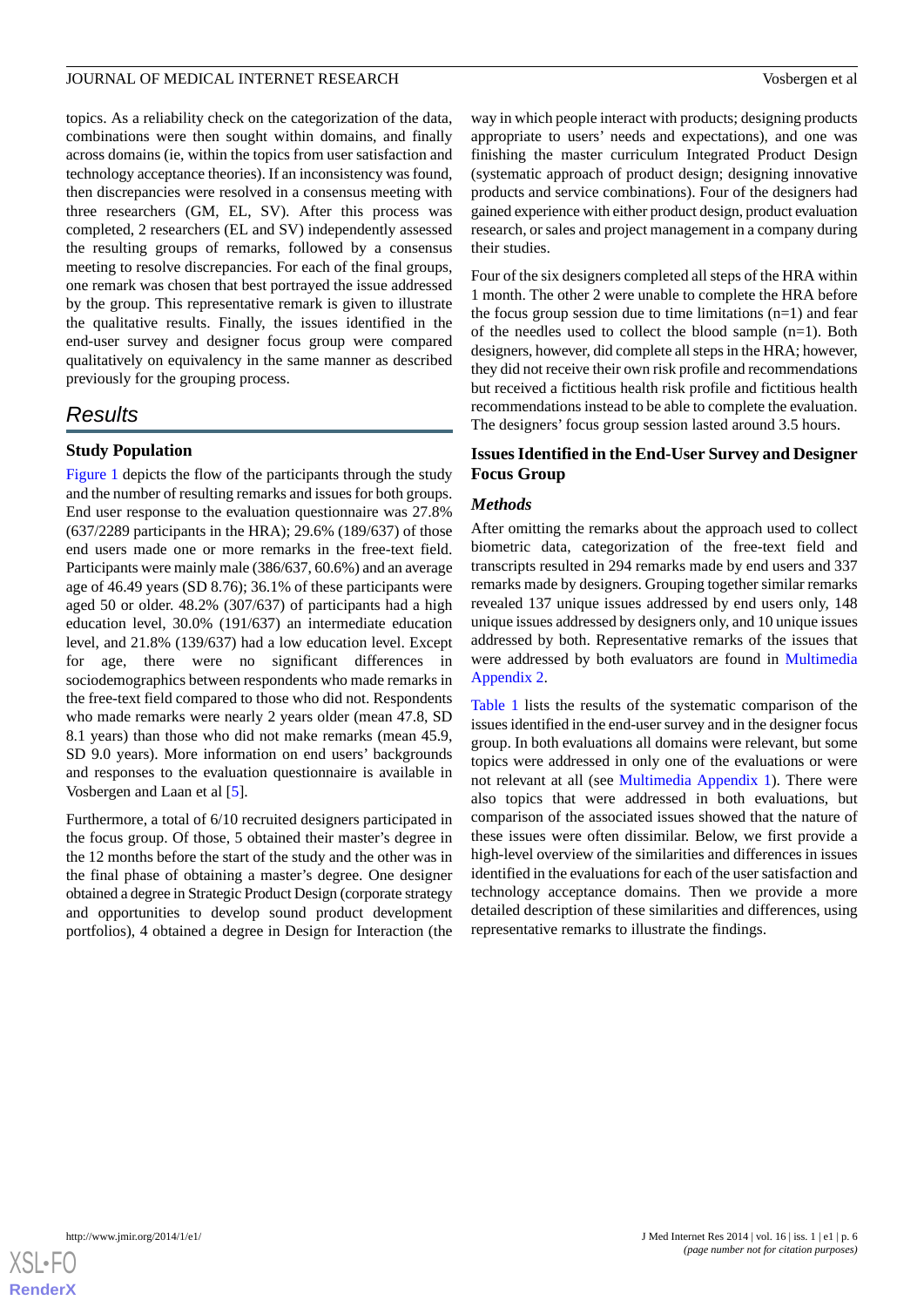<span id="page-6-0"></span>Table 1. Numbers of unique issues addressed in the end-user survey and in the designer focus group, categorized using constructs of user satisfaction and technology acceptance.

| Domain and topic                         | Total number of<br>issues addressed<br>by end users or<br>designers, n | Issues addressed by<br>end users, n | Issues addressed by<br>designers, n | Issues identified by<br>both groups, n | Percentage of issues<br>in this domain made<br>by both groups, %<br>(n) |
|------------------------------------------|------------------------------------------------------------------------|-------------------------------------|-------------------------------------|----------------------------------------|-------------------------------------------------------------------------|
| Ease of use                              | 18                                                                     | $10\,$                              | 10                                  | $\boldsymbol{2}$                       | 11.1 (2/18)                                                             |
| Easy to use                              | 11                                                                     | 9                                   | 4                                   | 2                                      |                                                                         |
| User-friendly                            | 7                                                                      | 1                                   | 6                                   | $\mathbf{0}$                           |                                                                         |
| <b>Information quality</b>               | 77                                                                     | 27                                  | 54                                  | 4                                      | 5.2(4/77)                                                               |
| Accuracy                                 | 7                                                                      | 7                                   | $\mathbf{1}$                        | 1                                      |                                                                         |
| Completeness                             | 18                                                                     | 7                                   | 12                                  | 1                                      |                                                                         |
| Format                                   | 39                                                                     | 9                                   | 32                                  | 2                                      |                                                                         |
| Language                                 | 3                                                                      | 2                                   | 1                                   | $\mathbf{0}$                           |                                                                         |
| Precision                                | 7                                                                      | 1                                   | 6                                   | $\mathbf{0}$                           |                                                                         |
| Volume                                   | 3                                                                      | 1                                   | $\overline{2}$                      | $\mathbf{0}$                           |                                                                         |
| <b>Organizational factors</b>            | 54                                                                     | 14                                  | 41                                  | 1                                      | 1.8(1/54)                                                               |
| Communication                            | 28                                                                     | 2                                   | 26                                  | $\mathbf{0}$                           |                                                                         |
| Organizational competition               | 5                                                                      | 5                                   | $\boldsymbol{0}$                    | $\mathbf{0}$                           |                                                                         |
| Documentation                            | 2                                                                      | $\boldsymbol{0}$                    | $\overline{c}$                      | $\mathbf{0}$                           |                                                                         |
| Error recovery                           | 5                                                                      | $\overline{4}$                      | 1                                   | $\mathbf{0}$                           |                                                                         |
| Management                               | 8                                                                      | $\boldsymbol{0}$                    | 8                                   | $\mathbf{0}$                           |                                                                         |
| Data security                            | 5                                                                      | 2                                   | 4                                   | 1                                      |                                                                         |
| Time                                     | 1                                                                      | 1                                   | 0                                   | $\mathbf{0}$                           |                                                                         |
| <b>Outcome expectations</b>              | 30                                                                     | 26                                  | 5                                   | 1                                      | 3.3(1/30)                                                               |
| Accuracy                                 | 3                                                                      | 3                                   | 0                                   | $\mathbf{0}$                           |                                                                         |
| Confidence in the system                 | 8                                                                      | 8                                   | 1                                   | 1                                      |                                                                         |
| Feeling of control                       | 3                                                                      | 3                                   | $\mathbf{0}$                        | $\mathbf{0}$                           |                                                                         |
| Expectations                             | 13                                                                     | 11                                  | 2                                   | $\boldsymbol{0}$                       |                                                                         |
| Health effects                           | 3                                                                      | 1                                   | $\overline{c}$                      | $\mathbf{0}$                           |                                                                         |
| <b>Service quality</b>                   | 54                                                                     | 34                                  | 22.                                 | $\mathfrak{D}$                         | 3.7(2/54)                                                               |
| Attitude                                 | 1                                                                      | $\mathbf{0}$                        | 1                                   | $\boldsymbol{0}$                       |                                                                         |
| Communication with program staff 5       |                                                                        | 4                                   | 1                                   | $\overline{0}$                         |                                                                         |
| Means of input for the HRA               | 23                                                                     | 10                                  | 14                                  | 1                                      |                                                                         |
| Processing of change requests            | 4                                                                      | 4                                   | 0                                   | $\boldsymbol{0}$                       |                                                                         |
| Relationship with program staff          | 2                                                                      | 2                                   | 1                                   | 1                                      |                                                                         |
| Response time                            | $\mathbf{1}$                                                           | $\mathbf{0}$                        | 1                                   | $\overline{0}$                         |                                                                         |
| Schedule of products or services         | 11                                                                     | 8                                   | 3                                   | $\overline{0}$                         |                                                                         |
| Staff support                            | 1                                                                      | 1                                   | 0                                   | $\boldsymbol{0}$                       |                                                                         |
| Technical competence of program<br>staff | 6                                                                      | 5                                   | 1                                   | $\overline{0}$                         |                                                                         |
| <b>System quality</b>                    | 27                                                                     | 10                                  | $17\,$                              | $\boldsymbol{0}$                       | 0.0(0/27)                                                               |

[XSL](http://www.w3.org/Style/XSL)•FO **[RenderX](http://www.renderx.com/)**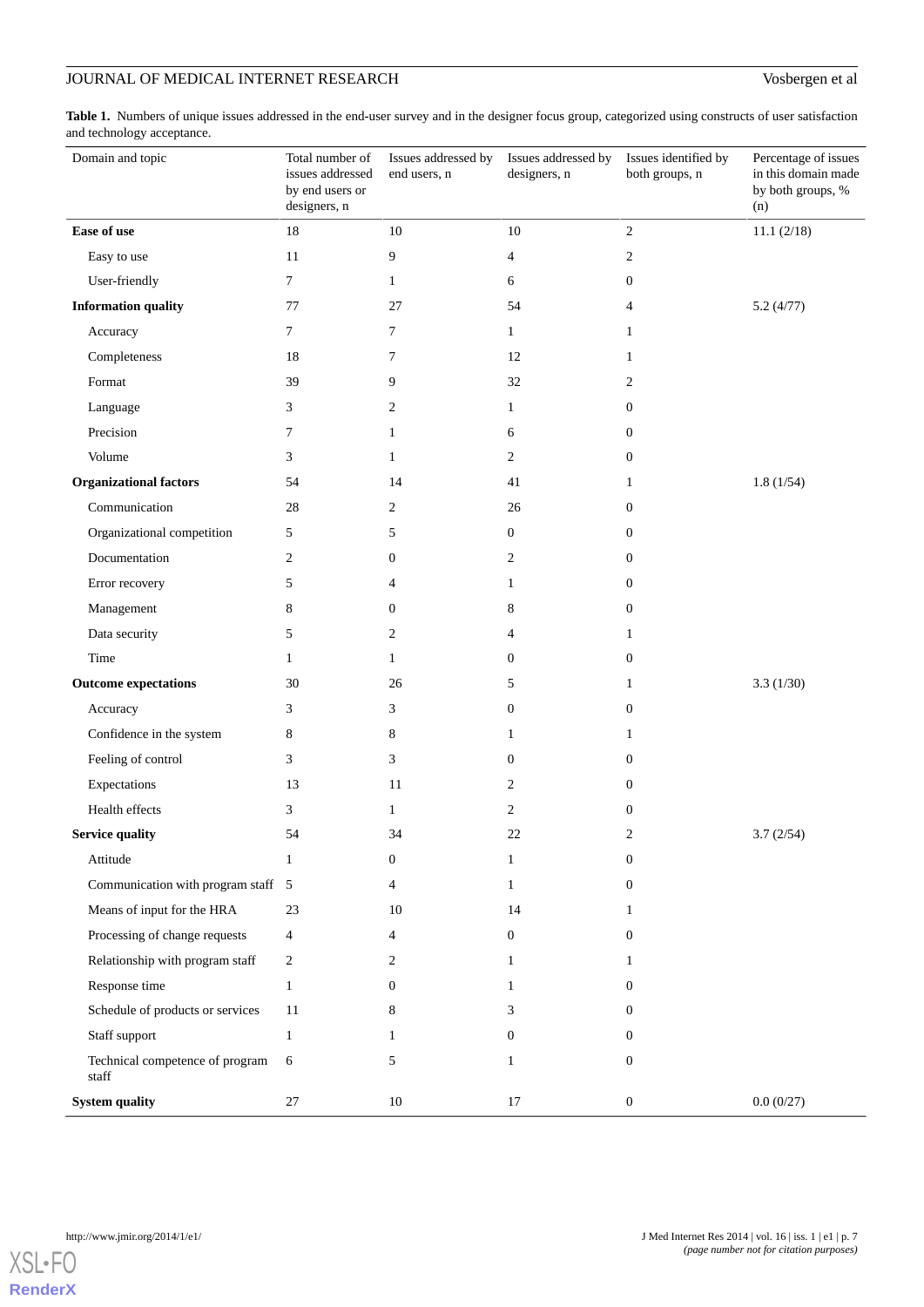| Domain and topic                                        | Total number of<br>issues addressed<br>by end users or<br>designers, n | Issues addressed by<br>end users, n | Issues addressed by<br>designers, n | Issues identified by<br>both groups, n | Percentage of issues<br>in this domain made<br>by both groups, %<br>(n) |
|---------------------------------------------------------|------------------------------------------------------------------------|-------------------------------------|-------------------------------------|----------------------------------------|-------------------------------------------------------------------------|
| Accessibility                                           | 3                                                                      | $\overline{2}$                      |                                     | $\Omega$                               |                                                                         |
| Efficiency                                              | 13                                                                     | $\overline{c}$                      | 11                                  | $\Omega$                               |                                                                         |
| Errors                                                  | 2                                                                      |                                     |                                     |                                        |                                                                         |
| Flexibility                                             | 3                                                                      | $\overline{2}$                      |                                     | $\Omega$                               |                                                                         |
| Language                                                | 3                                                                      | $\Omega$                            | 3                                   | $\Omega$                               |                                                                         |
| Tailoring                                               | 2.                                                                     | $\mathfrak{D}$                      | $\Omega$                            | 0                                      |                                                                         |
| <b>Timeliness</b>                                       |                                                                        |                                     | $\Omega$                            | $\Omega$                               |                                                                         |
| <b>Usefulness</b>                                       | 35                                                                     | 26                                  | 9                                   | $\Omega$                               | 0.0(0/35)                                                               |
| Relevancy                                               | 8                                                                      | 5                                   | 3                                   | $\Omega$                               |                                                                         |
| Usefulness                                              | 27                                                                     | 21                                  | 6                                   | $\Omega$                               |                                                                         |
| Percentage of issues in all domains made by both groups |                                                                        |                                     |                                     |                                        | 3.4(10/295)                                                             |

#### *Overview of Similarities and Differences per Domain*

Issues identified by designers concerning "ease of use" mostly focused on the user friendliness of the system and possible improvements, while those of end users were merely focused on practical issues that were encountered (eg, not being able to print the feedback). Twice as many issues were addressed by designers compared to end users concerning "quality of information". The majority of these issues addressed by designers focused on information completeness and on the format of information throughout the HRA. End user issues regarding these topics focused on accuracy of the information provided by the HRA. Within the "organizational factors" domain, most of the issues brought up by designers concerned availability of accurate information about the HRA before actually using it. They discussed various aspects of how to motivate potential participants to use the program (eg, [Table 2](#page-8-0), remark d5). Conversely, within the "outcome expectations" domain, five times more issues were addressed by end users. These remarks mainly concerned the fit of the system to their

prior expectations and perceived reliability of the HRA's feedback. In the "service quality" domain, both groups identified a similar amount of issues (34 for end users, 22 for designers); however, only two issues were addressed by both groups. A majority of the issues identified by designers categorized under this domain focused on methods and data collection tools used to deliver the different components of the HRA and how these related to usefulness of the system (eg, [Table 2](#page-8-0), remark d6). End users also remarked on the methods and data collection tools used, but only one of those issues overlapped with those of designers. Furthermore, the issues identified by end users covered more topics within this domain. Within the "system quality" domain, a few issues were addressed by both groups for every topic. The eleven designer issues that concerned various aspects of the system's efficiency domain, however, stand out within this domain. Finally, end users brought up at least 2.5 times more issues in the "usefulness" domain. They focused mainly on the extent to which the HRA actually helped them solve their health problems (eg, [Table 2](#page-8-0), remark e8).

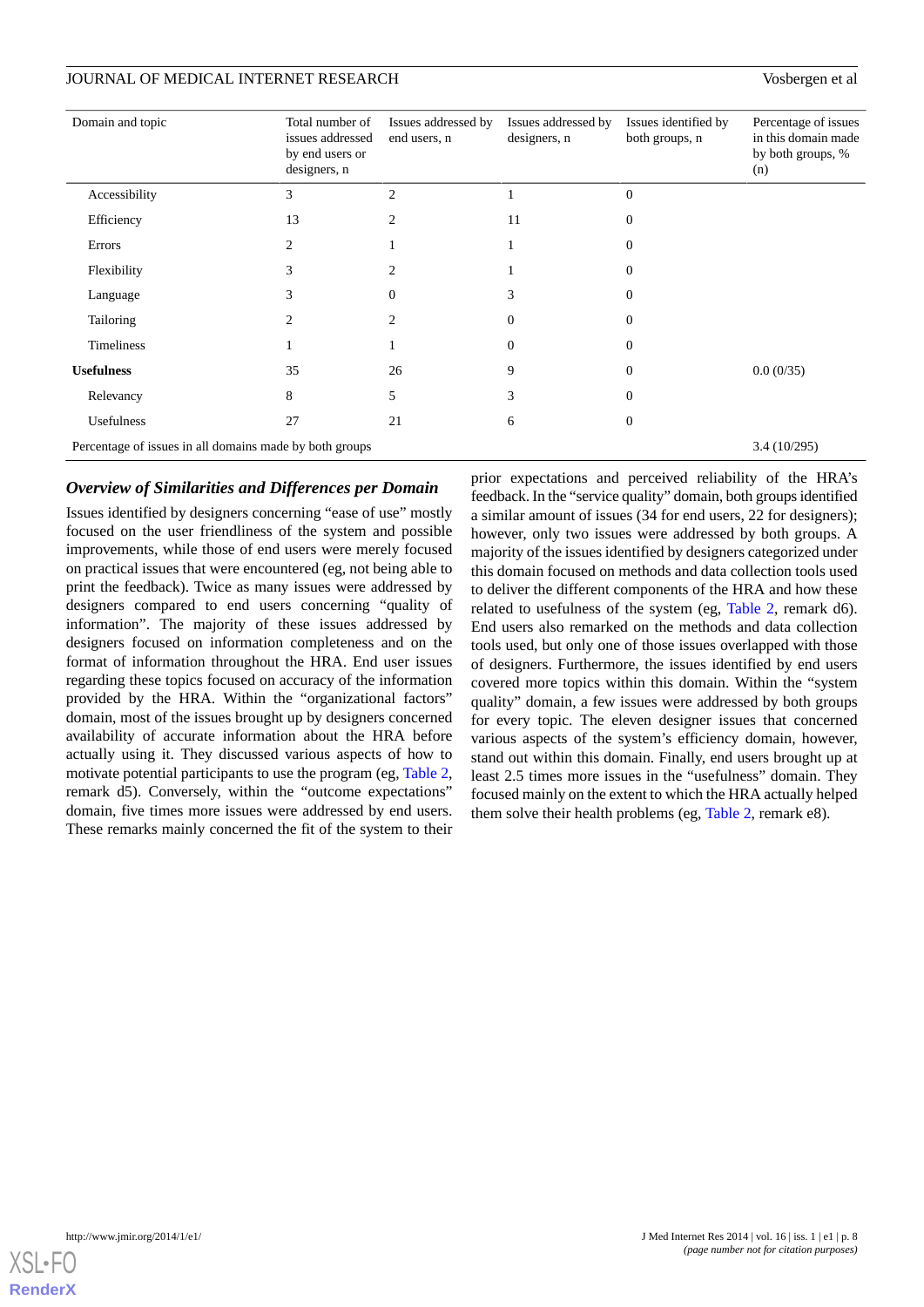<span id="page-8-0"></span>**Table 2.** Examples of end-users' remarks and designers' remarks to illustrate the differences in yield of the two evaluation methods.

| End-user remark                                                                                                                                                                                                                                                                                                                                          | Designer remark                                                                                                                                                                                                                                                                                                                                                                                                                                                                                                                                                |
|----------------------------------------------------------------------------------------------------------------------------------------------------------------------------------------------------------------------------------------------------------------------------------------------------------------------------------------------------------|----------------------------------------------------------------------------------------------------------------------------------------------------------------------------------------------------------------------------------------------------------------------------------------------------------------------------------------------------------------------------------------------------------------------------------------------------------------------------------------------------------------------------------------------------------------|
| Remark e1 After receiving the results, I didn't really understand the<br>feedback. I got the advice to eat healthier. I actually already started eating<br>healthier food some time ago (and I have indicated this in the question-<br>naire). Still I received this advice, but I wouldn't know what else to do.<br>(Information quality/Completeness)  | Remark d1 Just explain that there is one way to complete things. People<br>should justyou just have to guide them, because that's the most useful.<br>It's also the most efficient. (Information quality/Completeness)                                                                                                                                                                                                                                                                                                                                         |
| Remark e2 My general practitioner was really unsatisfied with how the<br>HRA works, there is no explanation given about what has been tested<br>precisely et cetera. Due to these results, there have been, according to my<br>general practitioner, needless blood tests via STAR. (Information quali-<br>ty/Accuracy)                                  | Remark d2 What you can also do, you have those five or six subjects in<br>the feedback report, you can also have a compass per health subject. Be-<br>cause then you'll see a compass at the left top, this compass does this<br>(mimics a compass pointer): for this subject you go wrong and for this<br>one you go well. (Information quality/Format)                                                                                                                                                                                                       |
| Remark e3 The feedback report of the HRA got across "fiercer" on me<br>than it was in fact. It is a good realization and certainly a good provocation<br>to take action. Nevertheless, I had preferred a few things to be expressed<br>more subtle. (Information quality/Format)                                                                         | Remark d3 Make it a little bit more personal, instead of relating it to some<br>kind of standard. Because now you get: this is healthy, this is you, you<br>fail in this, or you fail on that. But just say something like: This is personal,<br>this is what you are now, and this is what you could do, this, that, et cetera.<br>Instead of, relating it to the mass, you are wrong here and there and there.<br>(Information quality/Format)                                                                                                               |
| Remark e4 The feedback report is clear, but I am wondering whether one<br>can conclude from these limited tests how healthy I live and what my<br>physical condition is. (Outcome expectations/Confidence)                                                                                                                                               | Remark d4 If I were to do it, I would just like my house style to be consis-<br>tent. (Organizational factors/Communication)                                                                                                                                                                                                                                                                                                                                                                                                                                   |
| Remark e5 I realize you want the phrasing of the questions to be as clear<br>as possible. In a number of cases, the answers are oversimplified. The ac-<br>tual situation is sometimes far removed from the possible answers and<br>consequently the results also give a different (more negative) picture.<br>(Outcome expectations/Feeling of control) | Remark d5 You have to get someone excited, so you can say that it is a<br>gift to the people. [] And that you, for example, mention somewhere:<br>this package costs X euro, but the government and the employer believe<br>it is important thatJust a story that they know that it is no garbage, but<br>that it is actually really valuable and that they get it for free. (Organizational<br>factors/Communication)                                                                                                                                         |
| Remark e6 The examination does not have any relation to my work activ-<br>ities. Work-related problems/complaints are insufficiently covered because<br>of this. (Outcome expectations/expectations).                                                                                                                                                    | Remark d6 That's when I thought, I will first fill in the questionnaire before<br>I set to work with measuring my blood pressure. Or was it that I first<br>waited for the lab box, I don't know anymore. I first want to have every-<br>thing, you know, to get an overview of what I have to do. (Service quali-<br>ty/Means of input for the HRA)                                                                                                                                                                                                           |
| Remark e7 During a face-to-face talk you could have given a lot more in-<br>formation and clarified things, and also have had a more thorough physical<br>examination. (Service quality/Means of input for the HRA)                                                                                                                                      | Remark d7 With the card you can activate your account and you also have<br>to use the card to perform your measurements (has the card in his hands).<br>Everything you do is stored on your card and if you log in with the card,<br>your data will automatically be stored on the website, on your account.<br>And the parameters, the outcomes of the blood tests are eventually also<br>stored on your card and with this card you can go to the general practitioner<br>and he explains to you what to do. (Service quality/Means of input for the<br>HRA) |
| Remark e8 I don't think everybody needs to have an HRA. It upsets people<br>more than anything else and doesn't give any guarantees at all. It's useful<br>for (hereditary) diseases in the family. The question remains as to whether<br>this should be done through the employer. (Usefulness/Relevance)                                               | Remark d8 You can immediately register at the Internet. You immediately<br>receive a login, so you can immediately fill in the questionnaire and only<br>if you have completed the questionnaire you receive the home measurement<br>tools. (System quality/Efficient)                                                                                                                                                                                                                                                                                         |
| Remark e9 Loss of time, drawing conclusions based on length, weight<br>and a few simple Internet-based questions. (Usefulness/Usefulness)                                                                                                                                                                                                                | Remark d9 It is ideal to just, as an employee, so to speak not with your<br>Christmas box, butSo you get it from your employer, you think: 'Hey<br>that employer has exerted himself, it is a subsidized thing.' I really think<br>it is a good cause. (Usefulness/Relevance)                                                                                                                                                                                                                                                                                  |
| Remark e10 A polyp has been removed from my intestines on two different<br>occasions. According to the specialist, one of these would certainly have<br>become malignant. (Usefulness/Usefulness)                                                                                                                                                        |                                                                                                                                                                                                                                                                                                                                                                                                                                                                                                                                                                |
| <b>Similarities</b><br>Issues that were found to be similar for both evaluator groups<br>mainly focused on the feedback report provided by the HRA<br>and on various aspects of using the Web-based part of the<br>system. Both groups had some comments on the presentation                                                                             | to interpret the results would have been given: "What is required<br>is that you get a printout of all the recommendations along with<br>the referrals to a website or individual. Along the lines of, what<br>is good, what isn't, and what does it actually mean?" [Designer<br>#4, Information quality/Completeness]                                                                                                                                                                                                                                        |
| and communication of the feedback report. They remarked that<br>risk categories and recommendations mentioned in the feedback<br>report could be clearer if a more extensive explanation on how                                                                                                                                                          | Some also indicated that the feedback was not communicated<br>in a way that optimally motivated them to change their lifestyle<br>behavior: "Because all communication is written (in other words,<br>in the system), it's easy to disregard any potential                                                                                                                                                                                                                                                                                                     |



[XSL](http://www.w3.org/Style/XSL)•FO **[RenderX](http://www.renderx.com/)**

http://www.jmir.org/2014/1/e1/ J Med Internet Res 2014 | vol. 16 | iss. 1 | e1 | p. 9 *(page number not for citation purposes)*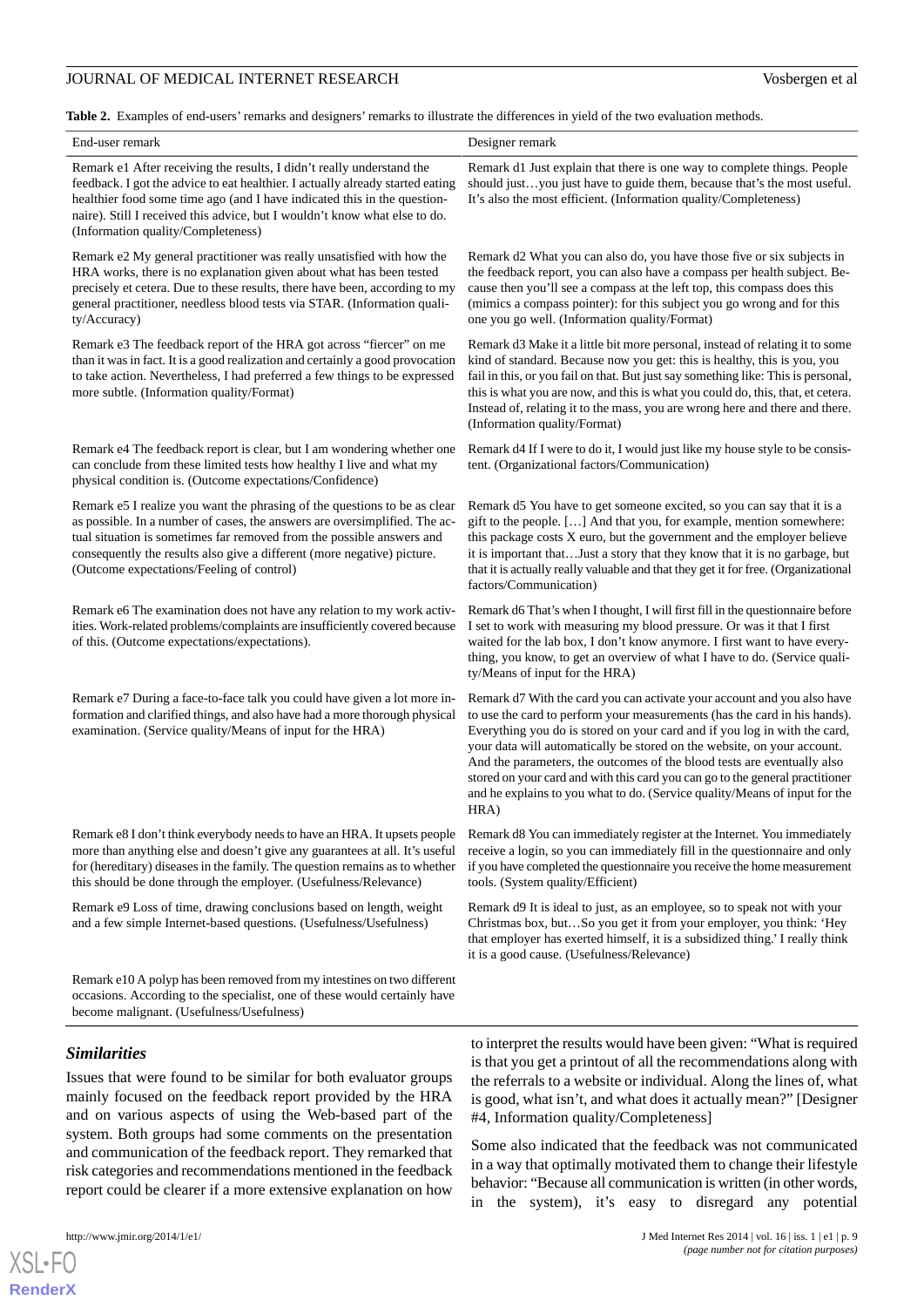recommendations" [End user, female, age 56, Information quality/Format] and "No, but the results also didn't really provide the motivation to go into them at length" [Designer #6, Information quality/Format].

Some respondents of both groups also felt that the feedback was not inferred from both the answers to the questions and the biometric data, but merely represented their answers to the questionnaire: "Results are based on the answers that are filled in, and not on blood and urine tests" [End user, female, age 31, Outcome expectations/Confidence in the system]. Some end users added that if the HRA was more transparent about the origin of the results (eg, the data and evidence that led to these particular results), this could mitigate these problems. This suggestion was not made by designers.

#### *Differences*

[Table 2](#page-8-0) provides some examples of remarks to illustrate differences in yield of the two evaluation methods; a more comprehensive overview can be found in [Multimedia Appendix](#page-12-12) [3.](#page-12-12) Within the "information quality" domain, designers mainly discussed how health risks and recommendations were displayed. The designers had extensive discussions on various design choices, like the choice of the compass metaphor for displaying the overall health risk of an individual. They found that if a metaphor is used, it should be used throughout the entire system and not just for displaying a single aspect (eg, remark d2). End users also commented on the use of the metaphor, but because they found the feedback displayed through use of the compass too alarming (eg, remark e3). Furthermore, designers also had discussions on ways to clarify the feedback report and present it in a way that might better motivate users to change their health behavior (eg, remark d3).

Both end users and designers addressed issues concerning the information completeness. End users remarked that they felt that the clarification of the values of the blood tests performed, of what to do with the feedback received (eg, remark e1), and the clarification of the tests performed to the general practitioner was unsatisfactory (eg, remark e2). In contrast to end users, designers' discussions mainly focused on the lack of guidance while completing the various HRA components (eg, health questionnaire, biometric measurements). They felt it was not clear enough in which order these components should be completed. They proposed explaining the single path for completing the entire program in a clear-cut way (remark d1).

The sequence of HRA components was further discussed in terms of efficiency (System quality/Efficiency). Designers indicated that because it was not possible to continue with another HRA component without completing the previous component and because the order of components was not clear, the process was not efficient and would therefore be a barrier for participants to complete the HRA (eg, remark d8). The designers also noted problems with the presentation of the health risks and feedback and discussed potential improvements extensively (eg, remark d3). The end users also identified issues concerning the presentation but added that the feedback report could have contained more practical advice (eg, remark e3).

Within the "organizational factors" domain, designers focused on the "look and feel" of the entire HRA from a marketing perspective, including both the Web-based aspects as well as pamphlets and other materials provided with the HRA. They were both impressed by some aspects of the HRA and disappointed by others. For example, they were impressed by the use of colors but disappointed by the use of stock photos within the Web-based environment. They also discussed the style of the various HRA components and recommended the use of a more consistent house style throughout the components (eg, remark d4).

End users, on the other hand, identified many more issues in the "outcome expectations" domain, which focused particularly on the ways in which the HRA met their expectations (eg, remark e6) and the confidence they had in the system (eg, remark e4). They felt they were unable to enter all the information they deemed necessary to generate the HRA feedback. Some mentioned that the questionnaire was not sufficiently tailored to their personal situations. End users were concerned that this affected the reliability of the provided health risk profile and feedback (eg, remark e5). Consequently, some end users had the desire to consult a health professional and have the opportunity to provide the aforementioned details during a conversation.

Remarks about the need for a clinical follow-up appointment also appeared in the "service quality" domain. In this domain, both end users and designers identified issues about the methods and data collection tools used in the HRA. Some end users wanted a follow-up appointment to discuss the results with a clinician and expected there would be more physical tests in the HRA (Service quality/Means of input for the HRA). In general, these end users preferred a more personal approach and the opportunity to clarify particular aspects of their health (eg, remark e7).

In contrast, designers focused mainly on exploring the opportunities for the future of HRAs with new means of performing the process of assessing one's health risks and giving feedback. New input methods ranged from the possibilities of having all data and feedback stored on one medical chip card to a lab inside a bus that allows end users to do all biometric tests close to home (eg, remark d7).

In the "usefulness" domain, a clear difference was seen in the type of issues identified by both groups concerning the relevance of the HRA. On one hand, designers were positive and thought that providing the HRA to this population was a good way of addressing health prevention options (eg, remark d9). On the other hand, some end users doubted the relevance for various personal reasons, and some also doubted its usefulness for the population as a whole (eg, remark e8).

Issues about the HRA's usefulness were mainly identified by end users; they formulated those with either with positive or skeptical remarks. For example, positive remarks made by end users showed that they were satisfied because the HRA had brought a serious health problem to light (eg, remark e10) or because they were happy to have their good health confirmed. Skeptical participants indicated they felt the HRA was of limited

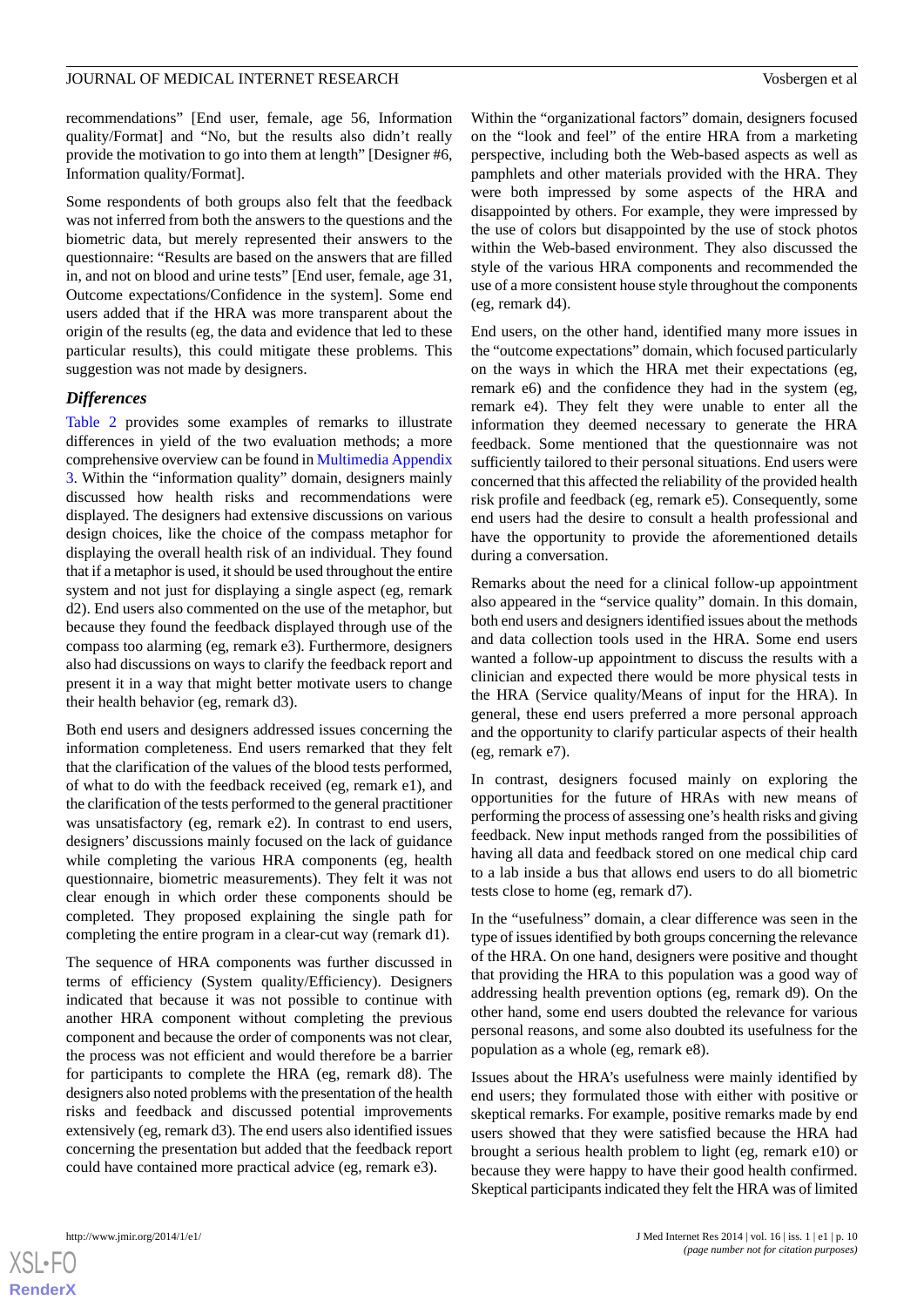value because the feedback presented only what they could have come up with themselves (eg, remark e9).

## *Discussion*

#### **Key Contributions**

In this study, we assessed the output of a professional review by designers in a focus group compared to that of an end-user survey of a Web-based HRA with tailored feedback. Designers in their focus group identified 10 out of the 137 issues (7%) addressed by end users in their survey and brought to light many new issues.

To our knowledge, no previous studies have investigated whether designers in focus groups bring up similar issues as end-user surveys after participating in the same intervention. Despite designers' full participation in the HRA as end users, our results show tendencies similar to studies in the fields of usability evaluation and text evaluation that compare the output of expert versus end user evaluations and the different methodologies applied [[8](#page-12-8)[,11](#page-12-7),[13\]](#page-12-13). The 7% overlap in the issues addressed in the evaluations of our study is, however, even lower than the 10-50% overlap found in these studies [\[8](#page-12-8),[11\]](#page-12-7). In their review of document evaluation methods, de Jong and Schellens [[8](#page-12-8)] concluded that in expert evaluations many new issues are reported and that for expert evaluators the feedback of real readers often contains many surprising insights. The results of our study are in line with this conclusion.

The use of qualitative methods in this study provided insight into experiences of end users and designers. By analyzing their remarks using constructs of widely used theories on user satisfaction and technology acceptance, we were not only able to find that issues addressed by designers were dissimilar to those expressed in the end-user survey, but also to analyze differences in the nature of remarks made by both groups and pinpoint precisely which aspects of the intervention these differences pertain to. The analysis of these differences showed that although in both evaluations all high-level domains from the field of user satisfaction and technology acceptance were addressed, several lower-level topics were addressed in only one of the evaluations. When lower-level topics were addressed in both evaluations, often the nature of the associated remarks was different.

The differences in issues addressed show that end-user surveys should not be substituted for professional review in a focus group, despite the fact that both groups took on roles as HRA participants. On one hand, end-user surveys in the evaluation of HRAs give insight into immediate, practical opportunities for improvement, its perceived usefulness, and into whether the HRA meets or could be optimized to meet their expectations and enhance its adoption. These findings are in contrast with those of Lai [[31\]](#page-13-12) and of Lathan et al [[32\]](#page-13-13). Lai found that end users were focused on system access and navigation, while we did not. Lathan et al found that end users were interested in their ability to use the system efficiently and effectively [[32\]](#page-13-13). These differences in study results might be explained by the different foci of research (eg, research on system usability versus research on system acceptance and satisfaction) and suggest that the kind

of evaluation method chosen greatly influences the kinds of issues an evaluation yields. Smilowitz et al concluded that nonexpert evaluations in real-life settings may uncover unforeseen problems introduced when the program is used [\[33](#page-13-14)]. Similarly, we observed various problems that affected end users' perception of the system that were not discussed by designers. For example, the fact that confidence in the system is of major importance for the decision to implement health behavior recommendations could be deduced from answers by end users but was not discussed by designers. This and similar examples highlight the value of performing evaluations with end users in real-life settings to tackle unforeseen problems and that those problems cannot be found with designer focus groups.

On the other hand, designer focus groups yield insight into various aspects of proper design, and issues about the HRA's user friendliness, efficiency, the display and completeness of the provided information, and organizational factors potentially impacting its adoption. Their discussion mainly focused on how the HRA can be improved in a broad variety of aspects (ie, idea generation) such as possibilities for (re)design, marketing and cost reduction, and its dissemination, while they presumed the usefulness of the innovation in general (ie, it is a good cause, it should be presented as a present). The fact that the designers emphasized the efficiency of the HRA contrasts with findings from Lathan's study, which suggested that end users are more interested in their ability to use the system efficiently and effectively [[32\]](#page-13-13). Our results are similar to those of Lai, who reported that experts tend to focus on information design [\[31](#page-13-12)].

In summary, the key difference between end-user surveys and designer focus groups is as follows. End users report on immediate experiences with problems and not their causes. In contrast, designers in focus groups discuss how to solve problems that have been encountered and formulate additional requirements for improving the HRA's design. This difference was illustrated by how remarks by end users and designers were formulated. For example, end users formulated their remarks more like "I thought the feedback was…I would prefer…", while designers formulated the same issue as end users as "the feedback should be presented so that…"

The implication of our study is that HRA evaluation can be performed only with end-user surveys, or with a combination of both end-user surveys and designer focus groups, and the choice should depend on the focus of the evaluation. Among the most significant advantages of evaluating HRAs by means of end-user surveys are their potentially wide reach, their low cost, that they provide the opportunity to quickly determine the perspectives of end users, and that they can be used periodically for comparisons over time. However, they often have low response rates and associated risks of bias and do not allow participants to elaborate on the issues addressed. Adding professional reviews with focus groups to the evaluation is a choice that depends on the information needed for optimization of the innovation and the available resources. This method is easy to administer and is a relatively quick and low-cost method for obtaining information about potential attitudes and experiences of participants. The data analysis, however, is often time consuming and the quality of the data collection is in part dependent on the skills of the research team performing the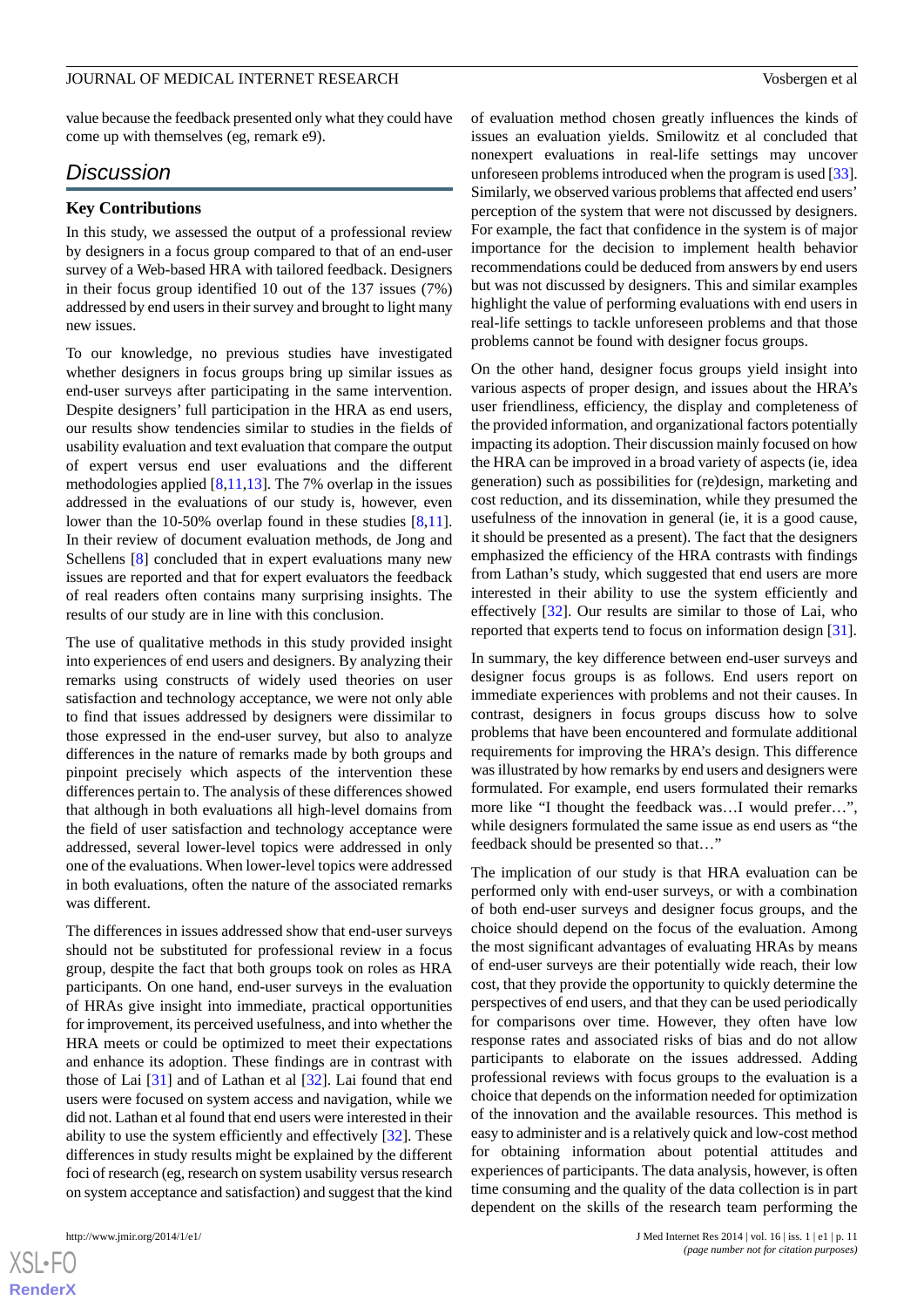focus group. Combining both end-user surveys and designer focus groups in HRA evaluations might enhance its adoption and design, as both evaluations resulted in a different focus within a theoretical framework that has previously been shown to be useful in understanding system impact and actual usage behavior [[3](#page-12-2)[,34](#page-13-15)]. Whether this actually enhances adoption must be proven in future studies.

## **Limitations**

Various points for improving the HRA were identified from the issues addressed by end users and designers. However, from our study we are unable to determine whether the issues addressed in the designer focus group are valid nor how important they are. To explore this, these issues could be presented to end users to assess whether these issues actually influence utility and acceptance of the HRA. The added value of using one or both of the evaluation methods could be explored by implementing the suggested improvements in the HRA and studying the rates of adoption. It may also be useful to investigate whether some form of cross-fertilization is possible or whether the performance of designer focus groups can be enhanced by training.

The conditions of the two evaluation methods that were compared differed in various aspects from each other. The methods differed in the composition of the evaluator group, evaluation technique, and in the instructions given to the two groups in the evaluation. Therefore we are unable to comment on the causes of the differences found in the yield of both evaluations. Additionally, varying aspects of the evaluation techniques applied might provide different results. However, the goal was to compare the yield of the two methods in the way they are commonly used in practice to inform the optimization of new health technology innovations post-implementation. Our goal was not to compare them in a traditional experiment that aims to control these types of variations through methodology.

Although the designers in the focus group were specialized in different areas of design engineering, the study sample was essentially monodisciplinary. A group with varying disciplinary backgrounds might have delivered more comprehensive answers and shown different results. However, a disadvantage of multidisciplinary groups is that they might not speak the same language. Further research into evaluating HRAs post-implementation with a more multidisciplinary group might, however, prove valuable.

Another shortcoming of our study is the fact that the response rate to the free-text field was low when compared to other satisfaction surveys [\[35](#page-13-16)[,36](#page-13-17)]. The explanation is likely that filling in the free-text field requires additional time and effort. Respondents had already filled in the structured part of the evaluation questionnaire, and they may have felt that this already covered all of their remarks on the HRA. Also, end users in the survey could have interpreted the question preceding the open-text field in two different ways, that is, as an invitation to comment on the HRA in general or on the survey itself. However, qualitative analysis of the end user remarks showed that most end users interpreted the question as an invitation to comment on the HRA in general; only 2.9% of the remarks were about the survey itself. Nevertheless, we cannot ignore that specific groups of end users left the free-text field blank.

Finally, categorization of the designers'remarks was performed after all end user responses had already been categorized, rather than doing this simultaneously. However, this should not have influenced the interpretation of their remarks, as we kept going back to the data of both end users and designers in our iterative process if changes were made in our categorization or framework. Subsequently, 1 researcher rather than 2 researchers grouped together identical issues and systematically compared the issues identified by end users and designers to limit the workload. However, 2 researchers independently assessed these final issues and made changes where necessary. These 2 researchers validated the comparison of issues revealed by the end-user survey and designer focus group.

### **Conclusions**

Most post-implementation evaluations of health promotion programs, including eHealth applications, are performed with end users. In this study, professional review by a focus group of industrial designers of a Web-based HRA proved that this type of evaluation mainly yields new issues when compared to the feedback provided by end users in a Web-based survey. The end-user survey gave insight into the extent to which expectations and needs of users were met and suggested how the HRA could be improved to enhance its adoption in practice. Designers in the focus group gave more constructive criticism and provided recommendations to improve the HRA design and its marketing. They focused not only on potential problems but also made suggestions for (re)design, marketing, costs, and opportunities for future HRAs. We recommend that end-user surveys not be substituted for professional review in a focus group. Instead a combination of both methods in the evaluation of HRAs and other health promotion programs may prove more advantageous.

### **Acknowledgments**

This study was funded by The Netherlands Organisation for Health Research and Development (ZonMw) through an unrestricted research grant: MyCARDSS, self-regulation services for cardiovascular risk management (#300020008). We would like to thank all of the employees at the study worksite and the industrial designers for taking part.

### **Authors' Contributions**

NP and MWM were the study's principal investigators and contributed to interpreting the data. SV designed and wrote the original proposal, with support from NP. SV also carried out the data collection. SV and EL performed the coding of all data and assessed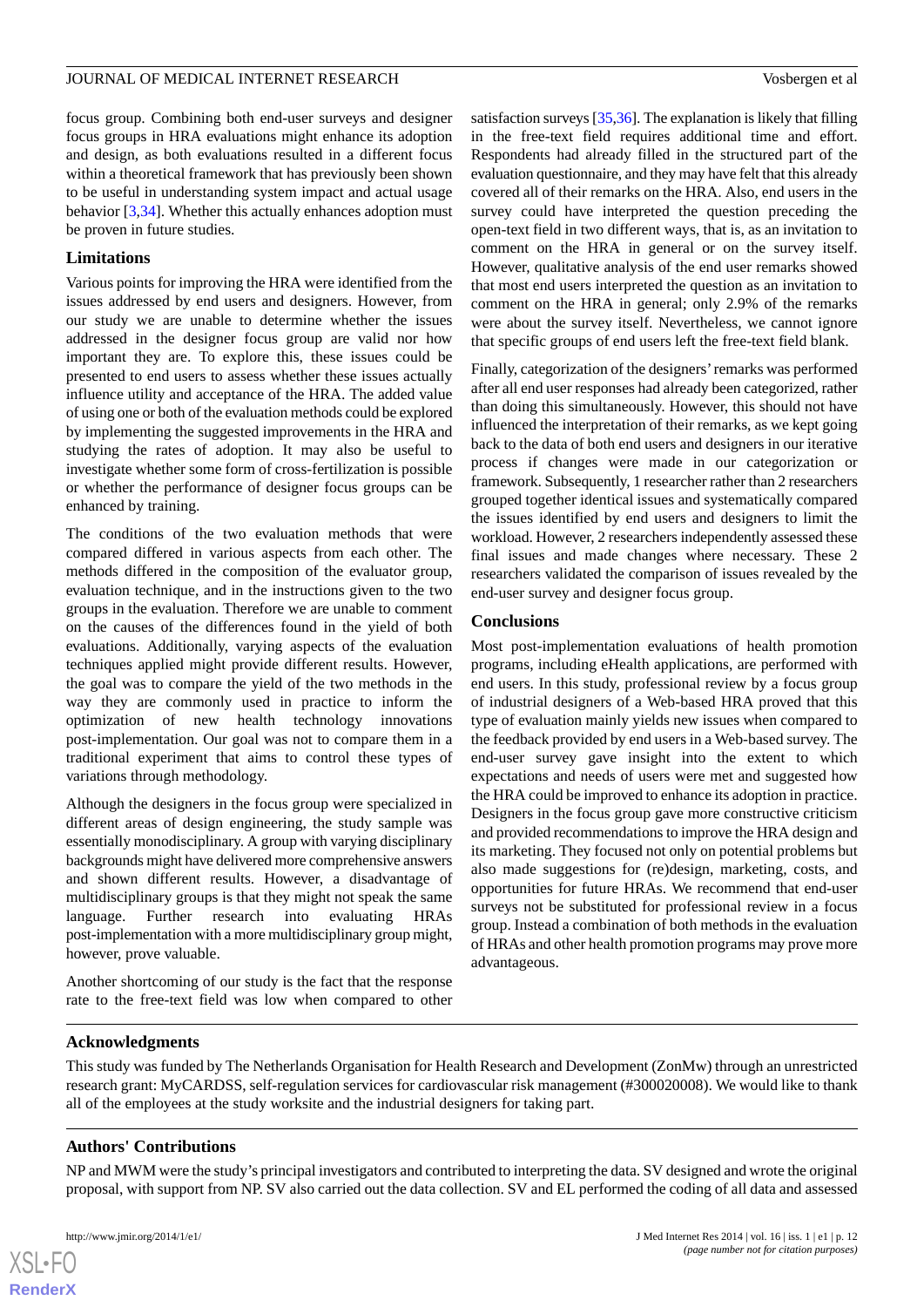the grouping and comparison process. GM performed the data analysis. SV drafted the manuscript, based on GM's research report. The manuscript was reviewed by the other authors. All authors read and approved the final manuscript.

### **Conflicts of Interest**

Dr Roderik A Kraaijenhagen is medical director and co-owner of NDDO Institute for Prevention and Early Diagnostics (NIPED). The program that was studied was developed by this company, which currently markets the program in the Netherlands. Eva K Laan was employed part-time at NIPED (4 hours a week) and received a salary during this study.

## <span id="page-12-10"></span>**Multimedia Appendix 1**

Characteristics and interpretations of the codebook used to structure the data.

<span id="page-12-11"></span>[[PDF File \(Adobe PDF File\), 70KB-Multimedia Appendix 1](https://jmir.org/api/download?alt_name=jmir_v16i1e1_app1.pdf&filename=85a27790763ce3cf3ff3c1a4bda957fb.pdf)]

### **Multimedia Appendix 2**

All equivalent issues identified by end users and designers about the Web-based HRA with tailored feedback.

<span id="page-12-12"></span>[[PDF File \(Adobe PDF File\), 48KB-Multimedia Appendix 2](https://jmir.org/api/download?alt_name=jmir_v16i1e1_app2.pdf&filename=e6db331eebf9615b5cf0170723386c28.pdf)]

## **Multimedia Appendix 3**

Illustrative remarks within domains to illustrate the differences in yield of the two evaluation methods.

<span id="page-12-0"></span>[[PDF File \(Adobe PDF File\), 46KB-Multimedia Appendix 3](https://jmir.org/api/download?alt_name=jmir_v16i1e1_app3.pdf&filename=270227b81c26da8640bc991e264ee7b2.pdf)]

#### <span id="page-12-1"></span>**References**

- <span id="page-12-2"></span>1. Eysenbach G. The law of attrition. J Med Internet Res 2005;7(1):e11 [\[FREE Full text](http://www.jmir.org/2005/1/e11/)] [doi: [10.2196/jmir.7.1.e11](http://dx.doi.org/10.2196/jmir.7.1.e11)] [Medline: [15829473](http://www.ncbi.nlm.nih.gov/entrez/query.fcgi?cmd=Retrieve&db=PubMed&list_uids=15829473&dopt=Abstract)]
- <span id="page-12-3"></span>2. Marshall AL. Challenges and opportunities for promoting physical activity in the workplace. J Sci Med Sport 2004 Apr;7(1 Suppl):60-66. [Medline: [15214603](http://www.ncbi.nlm.nih.gov/entrez/query.fcgi?cmd=Retrieve&db=PubMed&list_uids=15214603&dopt=Abstract)]
- <span id="page-12-4"></span>3. Wixom BH, Todd PA. A theoretical integration of user satisfaction and technology acceptance. Information Systems Research 2005 Mar;16(1):85-102. [doi: [10.1287/isre.1050.0042\]](http://dx.doi.org/10.1287/isre.1050.0042)
- 4. Colkesen EB, Niessen MA, Peek N, Vosbergen S, Kraaijenhagen RA, van Kalken CK, et al. Initiation of health-behaviour change among employees participating in a web-based health risk assessment with tailored feedback. J Occup Med Toxicol 2011;6:5 [[FREE Full text](http://www.occup-med.com/content/6//5)] [doi: [10.1186/1745-6673-6-5\]](http://dx.doi.org/10.1186/1745-6673-6-5) [Medline: [21388524\]](http://www.ncbi.nlm.nih.gov/entrez/query.fcgi?cmd=Retrieve&db=PubMed&list_uids=21388524&dopt=Abstract)
- <span id="page-12-6"></span><span id="page-12-5"></span>5. Vosbergen S, Laan EK, Colkesen EB, Niessen MA, Kraaijenhagen RA, Essink-Bot ML, et al. Evaluation of end-user satisfaction among employees participating in a web-based health risk assessment with tailored feedback. J Med Internet Res 2012;14(5):e140 [\[FREE Full text\]](http://www.jmir.org/2012/5/e140/) [doi: [10.2196/jmir.2067](http://dx.doi.org/10.2196/jmir.2067)] [Medline: [23111097\]](http://www.ncbi.nlm.nih.gov/entrez/query.fcgi?cmd=Retrieve&db=PubMed&list_uids=23111097&dopt=Abstract)
- <span id="page-12-8"></span>6. Jaspers MW. A comparison of usability methods for testing interactive health technologies: methodological aspects and empirical evidence. Int J Med Inform 2009 May;78(5):340-353. [doi: [10.1016/j.ijmedinf.2008.10.002\]](http://dx.doi.org/10.1016/j.ijmedinf.2008.10.002) [Medline: [19046928\]](http://www.ncbi.nlm.nih.gov/entrez/query.fcgi?cmd=Retrieve&db=PubMed&list_uids=19046928&dopt=Abstract)
- 7. Doubleday A, Ryan M, Springlett M, Sutcliff A. A comparison of usability techniques for evaluating design. In: Designing interactive systems: processes, practices, methods and techniques. New York: Association for Computing Machinery; 1997:101-110.
- <span id="page-12-7"></span>8. de Jong M, Schellens P. Toward a document evaluation methodology: what does research tell us about the validity and reliability of evaluation methods? IEEE Trans Profess Commun 2000 Sep;43(3):242-260. [doi: [10.1109/47.867941](http://dx.doi.org/10.1109/47.867941)]
- <span id="page-12-9"></span>9. Fu L, Salvendy G, Turley L. Effectiveness of user testing and heuristic evaluation as a function of performance classification. Behaviour & Information Technology 2002 Jan;21(2):137-143. [doi: [10.1080/02699050110113688\]](http://dx.doi.org/10.1080/02699050110113688)
- 10. Lentz L, De Jong M. The evaluation of text quality: expert-focused and reader-focused methods compared. IEEE Trans Profess Commun 1997 Sep;40(3):224-234. [doi: [10.1109/47.649557](http://dx.doi.org/10.1109/47.649557)]
- <span id="page-12-13"></span>11. Tan W, Liu D, Bishu R. Web evaluation: Heuristic evaluation vs. user testing. International Journal of Industrial Ergonomics 2009 Jul;39(4):621-627. [doi: [10.1016/j.ergon.2008.02.012](http://dx.doi.org/10.1016/j.ergon.2008.02.012)]
- 12. Law EL, Hvannberg ET. Analysis of strategies for improving and estimating the effectiveness of heuristic evaluation. In: Proceedings of the third Nordic conference on Human-computer interaction. New York: Association for Computing Machinery (ACM) Press; 2004 Oct 23 Presented at: Human-computer Interaction; 23-27 Oct. 2004; Tampere, Finland p. 241-250.
- 13. Molich R, Ede MR, Kaasgaard K, Karyukin B. Comparative usability evaluation. Behaviour & Information Technology 2004 Jan;23(1):65-74. [doi: [10.1080/0144929032000173951\]](http://dx.doi.org/10.1080/0144929032000173951)
- 14. Nielsen J, Molich R. Heuristic evaluation of user interfaces. In: Proceedings of the SIGCHI conference on Human factors in computing systems. New York: ACM Press; 1990 Presented at: SIGCHI conference on Human factors in computing systems; April 01 - 05, 1990; Seattle, WA, USA p. 249-256. [doi: [10.1145/97243.97281](http://dx.doi.org/10.1145/97243.97281)]

[XSL](http://www.w3.org/Style/XSL)•FO **[RenderX](http://www.renderx.com/)**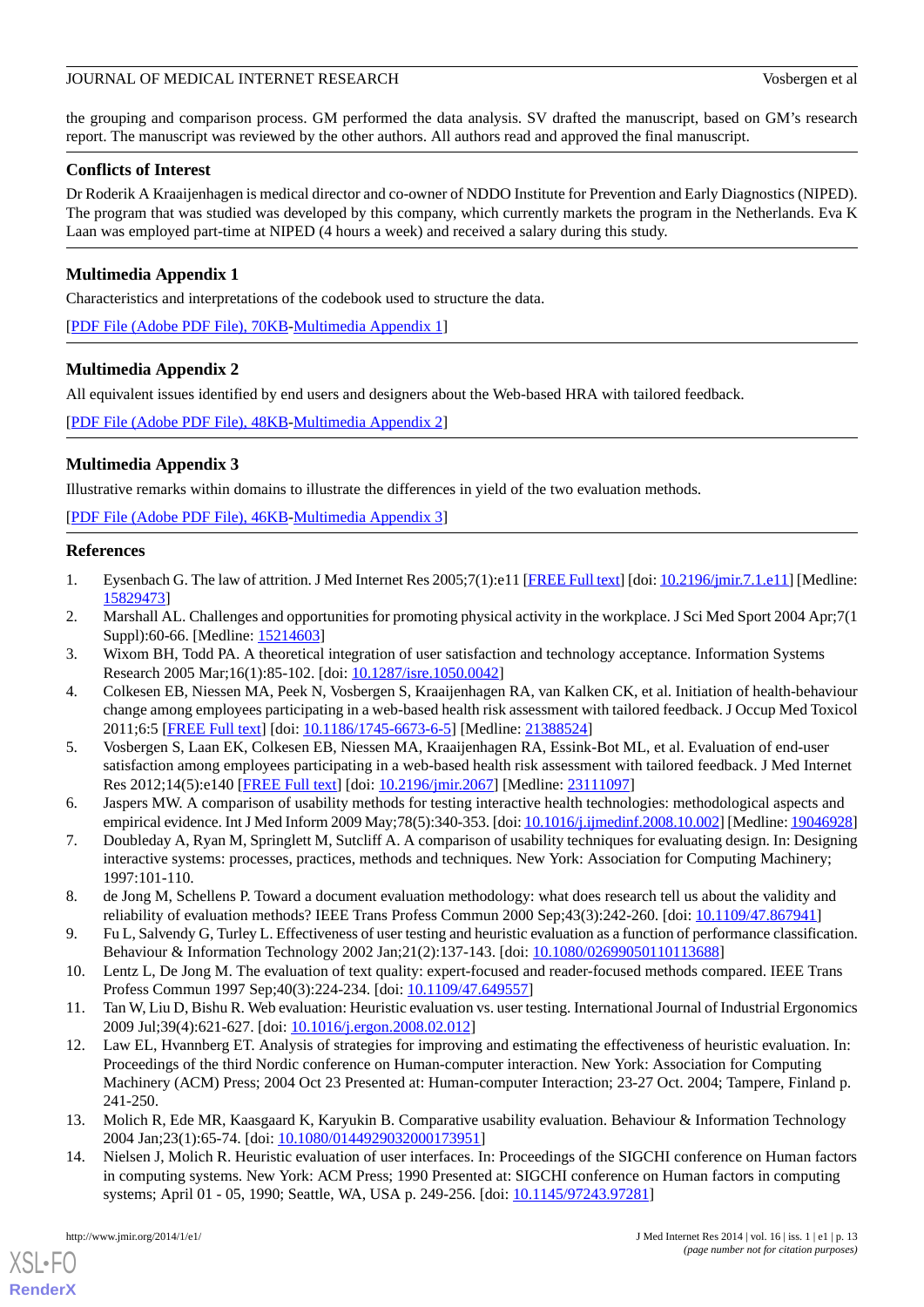- 15. Sienot M. Pretesting Web sites: A comparison between the plus-minus method and the think-aloud method for the World Wide Web. Journal of Business and Technical Communication 1997 Oct 01;11(4):469-482. [doi: [10.1177/1050651997011004006\]](http://dx.doi.org/10.1177/1050651997011004006)
- <span id="page-13-1"></span><span id="page-13-0"></span>16. de Jong M, Lentz L. Focus: Design and Evaluation of a Software Tool for Collecting Reader Feedback. Technical Communication Quarterly 2001 Oct;10(4):387-401. [doi: [10.1207/s15427625tcq1004\\_2\]](http://dx.doi.org/10.1207/s15427625tcq1004_2)
- <span id="page-13-2"></span>17. Friedman C, Wyatt J. Evaluation methods in biomedical informatics. New York: Springer; 2006:1-47.
- <span id="page-13-3"></span>18. Petre M, Minocha S, Roberts D. Usability beyond the website: An empirically-grounded e-commerce evaluation instrument for the total customer experience. Behaviour & Information Technology 2006 Mar;25(2):189-203. [doi: [10.1080/01449290500331198\]](http://dx.doi.org/10.1080/01449290500331198)
- 19. Kaplan B. Evaluating informatics applications--clinical decision support systems literature review. Int J Med Inform 2001 Nov; 64(1): 15-37. [Medline: [11673100](http://www.ncbi.nlm.nih.gov/entrez/query.fcgi?cmd=Retrieve&db=PubMed&list_uids=11673100&dopt=Abstract)]
- <span id="page-13-4"></span>20. Mair F, Whitten P. Systematic review of studies of patient satisfaction with telemedicine. BMJ 2000 Jun 3;320(7248):1517-1520 [[FREE Full text](http://europepmc.org/abstract/MED/10834899)] [Medline: [10834899](http://www.ncbi.nlm.nih.gov/entrez/query.fcgi?cmd=Retrieve&db=PubMed&list_uids=10834899&dopt=Abstract)]
- <span id="page-13-6"></span><span id="page-13-5"></span>21. van Velsen L, van der Geest T, Klaassen R, Steehouder M. User-centered evaluation of adaptive and adaptable systems: a literature review. Knowl Eng Rev 2008 Sep 3;23(03):-. [doi: [10.1017/S0269888908001379](http://dx.doi.org/10.1017/S0269888908001379)]
- 22. de Noblet J. Industrial Design: Reflection of a Century 19th To 21st Century. Paris: Flammarion; 1993.
- <span id="page-13-7"></span>23. Savage PA, Millen DR, Bayerl JP. Designing features for display-based systems. In: Proceedings of the Human Factors and Ergonomics Society Annual Meeting. Santa Monica, CA: Human Factors and Ergonomics Society; 1995 Oct 01 Presented at: Human Factors and Ergonomics Society Annual Meeting; 9-13 Oct. 1995; San Diego, CA p. 182-186. [doi: [10.1177/154193129503900302\]](http://dx.doi.org/10.1177/154193129503900302)
- <span id="page-13-8"></span>24. Jordan PW. An introduction to usability. London: Taylor & Francis; 1998.
- 25. Soler RE, Leeks KD, Razi S, Hopkins DP, Griffith M, Aten A, Task Force on Community Preventive Services. A systematic review of selected interventions for worksite health promotion. The assessment of health risks with feedback. Am J Prev Med 2010 Feb;38(2 Suppl):S237-S262. [doi: [10.1016/j.amepre.2009.10.030](http://dx.doi.org/10.1016/j.amepre.2009.10.030)] [Medline: [20117610](http://www.ncbi.nlm.nih.gov/entrez/query.fcgi?cmd=Retrieve&db=PubMed&list_uids=20117610&dopt=Abstract)]
- 26. Carnethon M, Whitsel LP, Franklin BA, Kris-Etherton P, Milani R, Pratt CA, American Heart Association Advocacy Coordinating Committee, Council on EpidemiologyPrevention, Council on the Kidney in Cardiovascular Disease, Council on Nutrition, Physical ActivityMetabolism. Worksite wellness programs for cardiovascular disease prevention: a policy statement from the American Heart Association. Circulation 2009 Oct 27;120(17):1725-1741 [\[FREE Full text\]](http://circ.ahajournals.org/cgi/pmidlookup?view=long&pmid=19794121) [doi: [10.1161/CIRCULATIONAHA.109.192653\]](http://dx.doi.org/10.1161/CIRCULATIONAHA.109.192653) [Medline: [19794121\]](http://www.ncbi.nlm.nih.gov/entrez/query.fcgi?cmd=Retrieve&db=PubMed&list_uids=19794121&dopt=Abstract)
- <span id="page-13-9"></span>27. Goetzel RZ, Ozminkowski RJ. The health and cost benefits of work site health-promotion programs. Annu Rev Public Health 2008;29:303-323. [doi: [10.1146/annurev.publhealth.29.020907.090930\]](http://dx.doi.org/10.1146/annurev.publhealth.29.020907.090930) [Medline: [18173386\]](http://www.ncbi.nlm.nih.gov/entrez/query.fcgi?cmd=Retrieve&db=PubMed&list_uids=18173386&dopt=Abstract)
- <span id="page-13-11"></span><span id="page-13-10"></span>28. Niessen MA, Kraaijenhagen RA, Dijkgraaf MG, Van Pelt D, Van Kalken CK, Peek N. Impact of a Web-based worksite health promotion program on absenteeism. J Occup Environ Med 2012 Apr;54(4):404-408. [doi: [10.1097/JOM.0b013e31824d2e43](http://dx.doi.org/10.1097/JOM.0b013e31824d2e43)] [Medline: [22441493\]](http://www.ncbi.nlm.nih.gov/entrez/query.fcgi?cmd=Retrieve&db=PubMed&list_uids=22441493&dopt=Abstract)
- <span id="page-13-12"></span>29. Cowdery JE, Suggs LS, Parker S. Application of a Web-based tailored health risk assessment in a work-site population. Health Promot Pract 2007 Jan;8(1):88-95. [doi: [10.1177/1524839905278892\]](http://dx.doi.org/10.1177/1524839905278892) [Medline: [16980572\]](http://www.ncbi.nlm.nih.gov/entrez/query.fcgi?cmd=Retrieve&db=PubMed&list_uids=16980572&dopt=Abstract)
- <span id="page-13-13"></span>30. Morgan DL. Focus groups as qualitative research. Thousand Oaks: SAGE; 1997.
- <span id="page-13-14"></span>31. Lai TY. Iterative refinement of a tailored system for self-care management of depressive symptoms in people living with HIV/AIDS through heuristic evaluation and end user testing. Int J Med Inform 2007 Oct;76 Suppl 2:S317-S324 [\[FREE](http://europepmc.org/abstract/MED/17616431) [Full text\]](http://europepmc.org/abstract/MED/17616431) [doi: [10.1016/j.ijmedinf.2007.05.007](http://dx.doi.org/10.1016/j.ijmedinf.2007.05.007)] [Medline: [17616431\]](http://www.ncbi.nlm.nih.gov/entrez/query.fcgi?cmd=Retrieve&db=PubMed&list_uids=17616431&dopt=Abstract)
- <span id="page-13-15"></span>32. Lathan CE, Sebrechts MM, Newman DJ, Doarn CR. Heuristic evaluation of a web-based interface for internet telemedicine. Telemed J 1999;5(2):177-185. [doi: [10.1089/107830299312140\]](http://dx.doi.org/10.1089/107830299312140) [Medline: [10908430\]](http://www.ncbi.nlm.nih.gov/entrez/query.fcgi?cmd=Retrieve&db=PubMed&list_uids=10908430&dopt=Abstract)
- <span id="page-13-16"></span>33. Smilowitz ED, Darnell MJ, Benson AE. Are we overlooking some usability testing methods? A comparison of lab, beta, and forum tests. Behaviour & Information Technology 1994 Jan;13(1-2):183-190. [doi: [10.1080/01449299408914597\]](http://dx.doi.org/10.1080/01449299408914597)
- <span id="page-13-17"></span>34. Abugabah A, Sanzogni L. The Impact of Information Systems on User Performance: A critical review and theoretical model. : World Academy of Science, Engineering and Technology (WASET); 2009 Sep Presented at: International Conference on Information Systems (ICIS); Sept. 2009; Amsterdam p. 809-819.
- 35. Sitzia J, Wood N. Response rate in patient satisfaction research: an analysis of 210 published studies. Int J Qual Health Care 1998 Aug;10(4):311-317 [\[FREE Full text](http://intqhc.oxfordjournals.org/cgi/pmidlookup?view=long&pmid=9835247)] [Medline: [9835247](http://www.ncbi.nlm.nih.gov/entrez/query.fcgi?cmd=Retrieve&db=PubMed&list_uids=9835247&dopt=Abstract)]
- 36. Jones R, Pitt N. Health surveys in the workplace: comparison of postal, email and World Wide Web methods. Occup Med (Lond) 1999 Nov;49(8):556-558 [[FREE Full text](http://occmed.oxfordjournals.org/cgi/pmidlookup?view=long&pmid=10658310)] [Medline: [10658310\]](http://www.ncbi.nlm.nih.gov/entrez/query.fcgi?cmd=Retrieve&db=PubMed&list_uids=10658310&dopt=Abstract)

### **Abbreviations**

**CDSS:** computerized decision support system **DUT:** Delft University of Technology **HRA:** health risk assessment